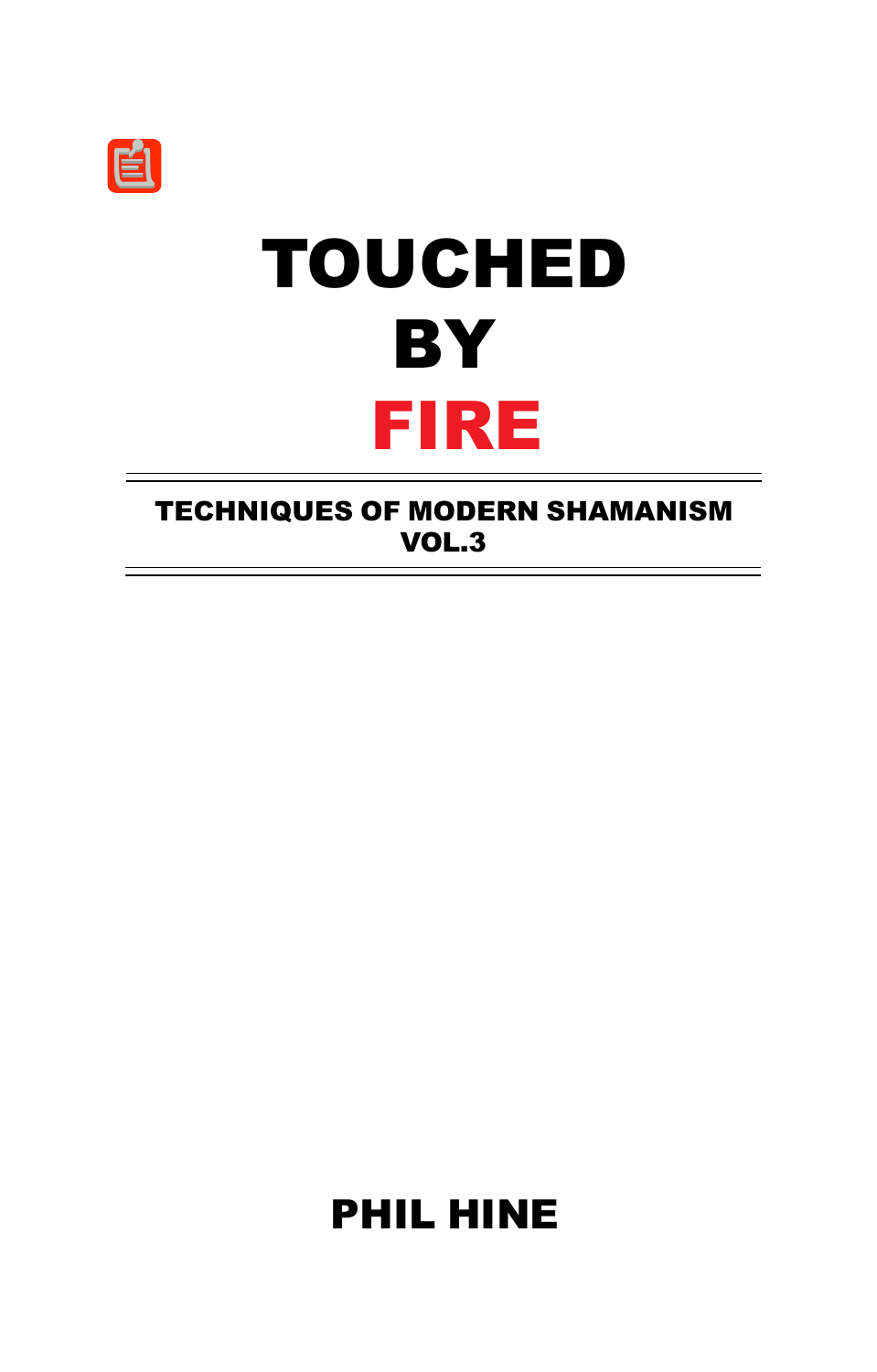I'd like to acknowledge the following people, without who's ideas and inspiration this book would not have come about: Sheila Broun, Hannibal the Cannibal, Tracy Kennedy, Dave Lee, Colin Millard, Rodney Orpheus, Rich Westwood, and R.B.B.

For Paul, with love & kisses

Touched by Fire © Phil Hine 1989, Pagan News Publication.. This conversion to Acrobat PDF March 1998.

Contact: Phil Hine BM COYOTE LONDON WC1N 3XX, UK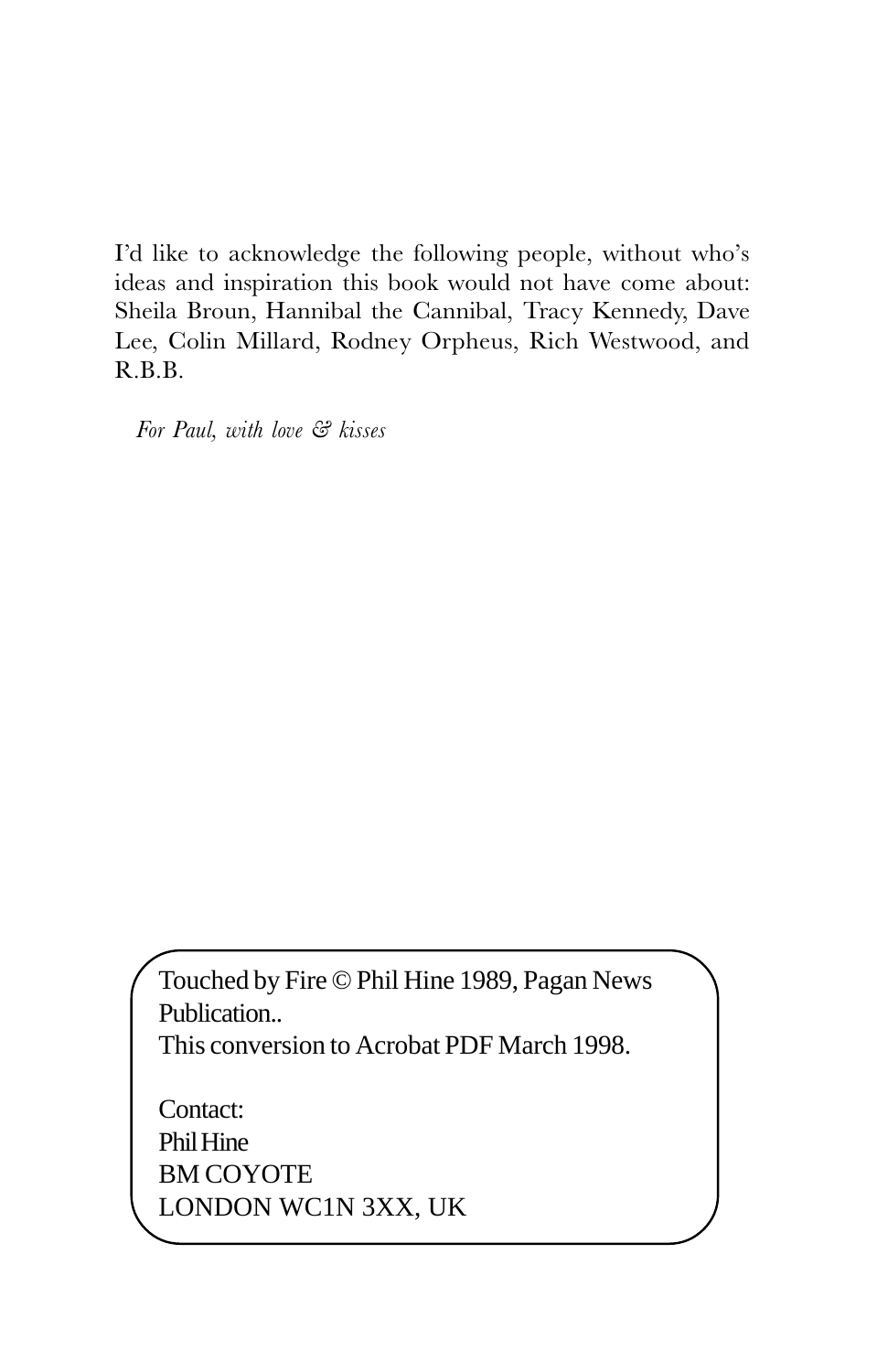# **[Contents](#page-30-0)**

| Personal Reflections on Urban Shamanism  7 |  |
|--------------------------------------------|--|
|                                            |  |
|                                            |  |
|                                            |  |
|                                            |  |
|                                            |  |

# *Appendices*

*Activate The Bear: It's A Teenage Rampage!... 40*

*TimeWind........................................................... 43*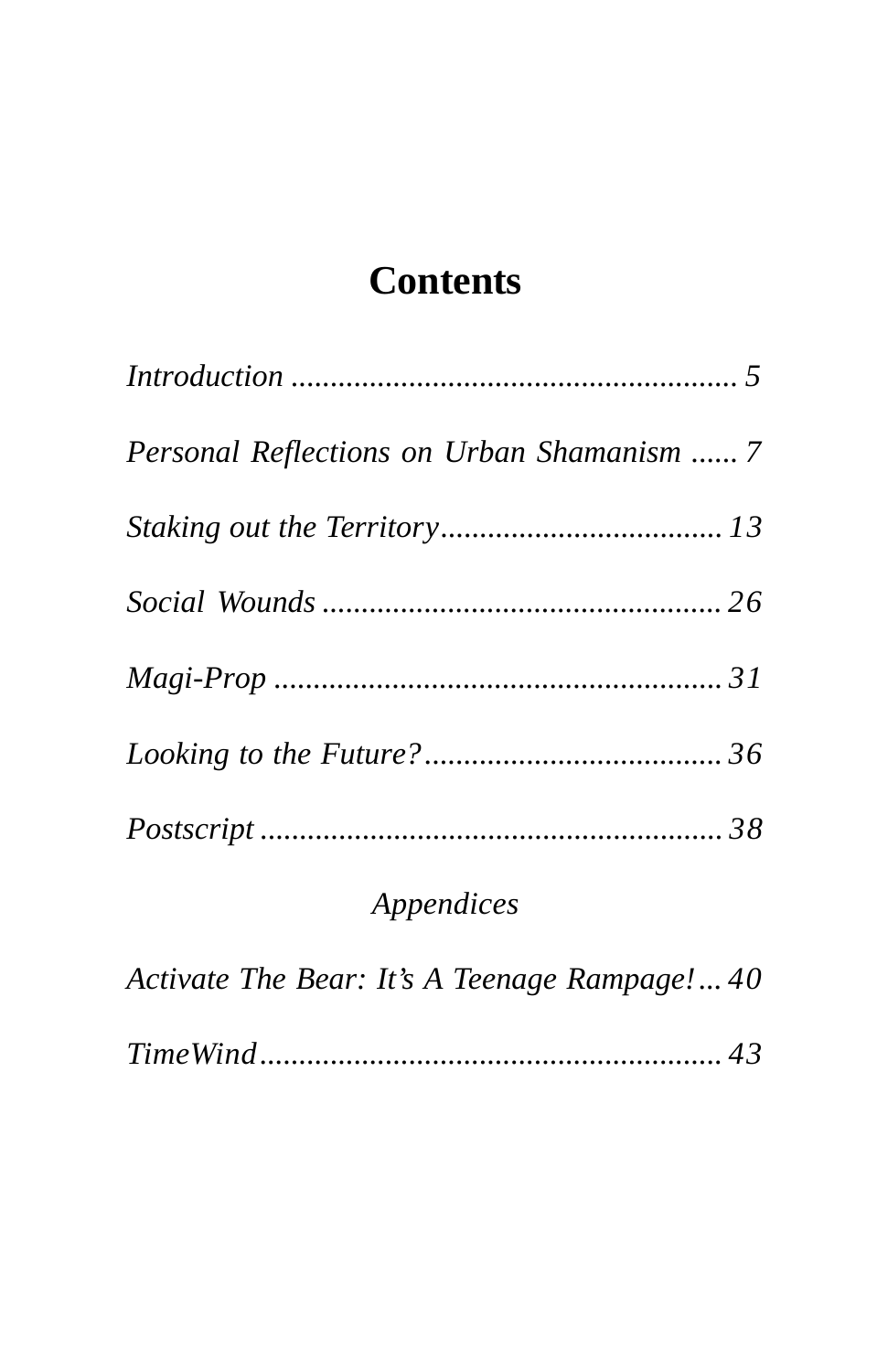#### Also Published:

Condensed Chaos, New Falcon Publications 1995 Prime Chaos, Chaos International 1993 The Pseudonomicon, Dagon Productions 1997

In Adobe Acrobat Format (Somewhere on the WWW):

Oven-Ready Chaos **PerMutations** Running Magical Workshops: Notes for Facilitators Group Ego-Magick Exercises

Awaiting Conversion:

Walking Between The Worlds: Techniques of Modern Shamanism Vol.1 Two Worlds & Inbetween: The Worlds: Techniques of Modern Shamanism Vol.2 Chaos Servitors: A User Guide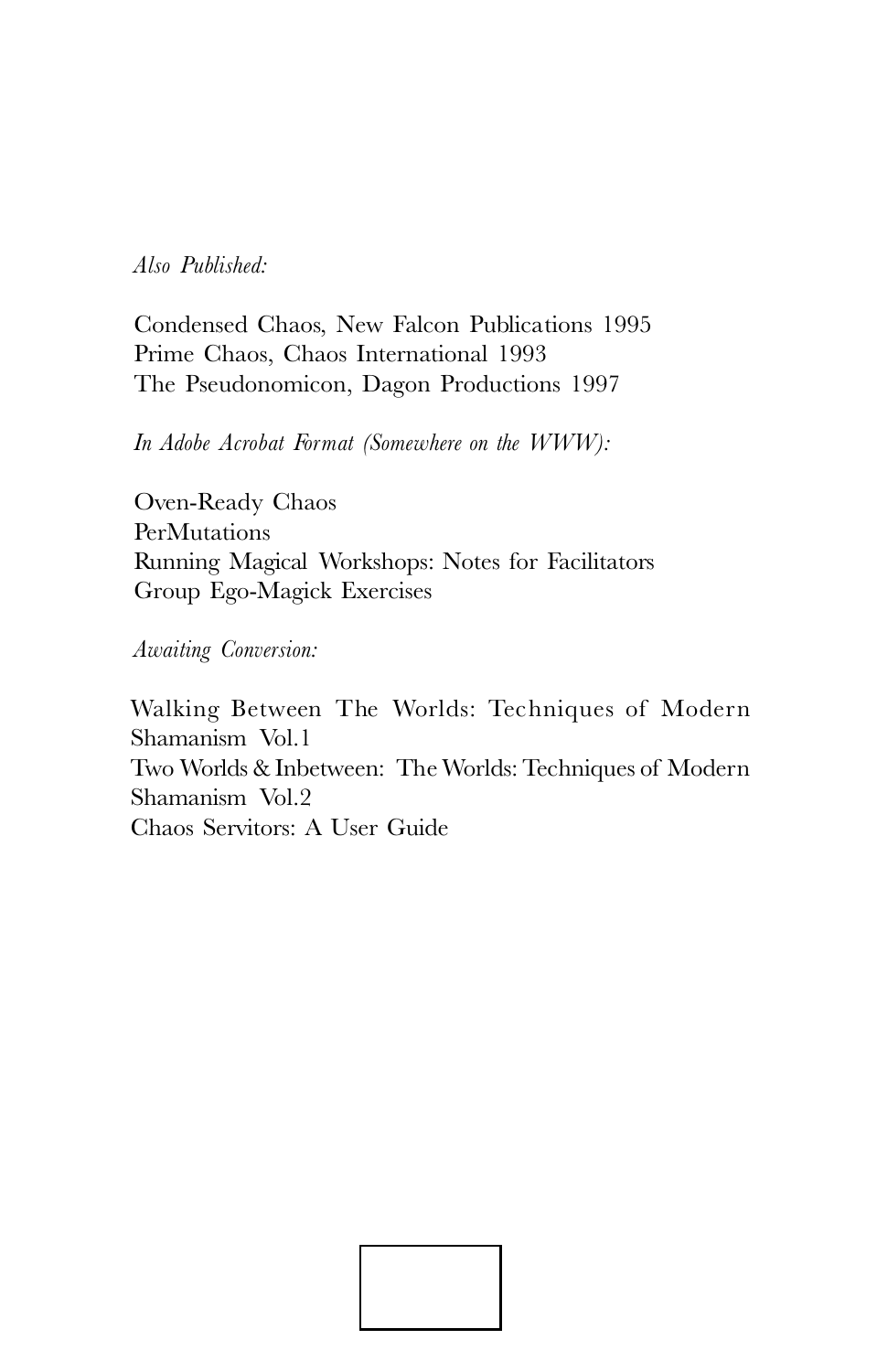#### Introduction

The aim of this book is to go some way towards exploring the evolving perspective of 'Urban Shamanism'. It's not really a training manual like its predecessors, but gives one viewpoint (mine) on tackling the problem of living and acting from a broadly shamanic stance, within a city culture. Starting out with the premise that shamanic work is less of a purely personal trip and more related to the recovery of a functional role that individuals may come to play in their community, I have tried to present a clear picture of my own approach, in the hope that it may point others to explore what remains, largely, unknown territory.

This book does not offer any prescriptive solutions to the problems it highlights - we tend to look for easy solutions to problems almost before we've fully grasped what's going on. Im more interested in the development of approaches to situations, which ultimately, gives a more flexible approach. Magick, for me, is a way of enhancing survival in our environment, whether it be open countryside or inner city. There is a race of gnomes, so the story goes, who believe that nothing is possible; and there is a sect of magicians who believe that everything is. Shamanism in its original form developed from early human approaches to survival and evolution. We seem to have reached a point in our collective story where we must make a drastic evolutionary leap, in order to continue. Shamanic techniques, and a broad, shamanic outlook can help us here.

Some sections of this book are to be taken as 'atmospheric' text, as some of the sense that Im trying to put over can only be sidled up to sideways. Also, there isn't space here to describe all the different techniques I'm discussing, so it's up you to do some follow-up work. It's worth bearing in mind that it's taken me 14 years of magickal training, group work, academic work and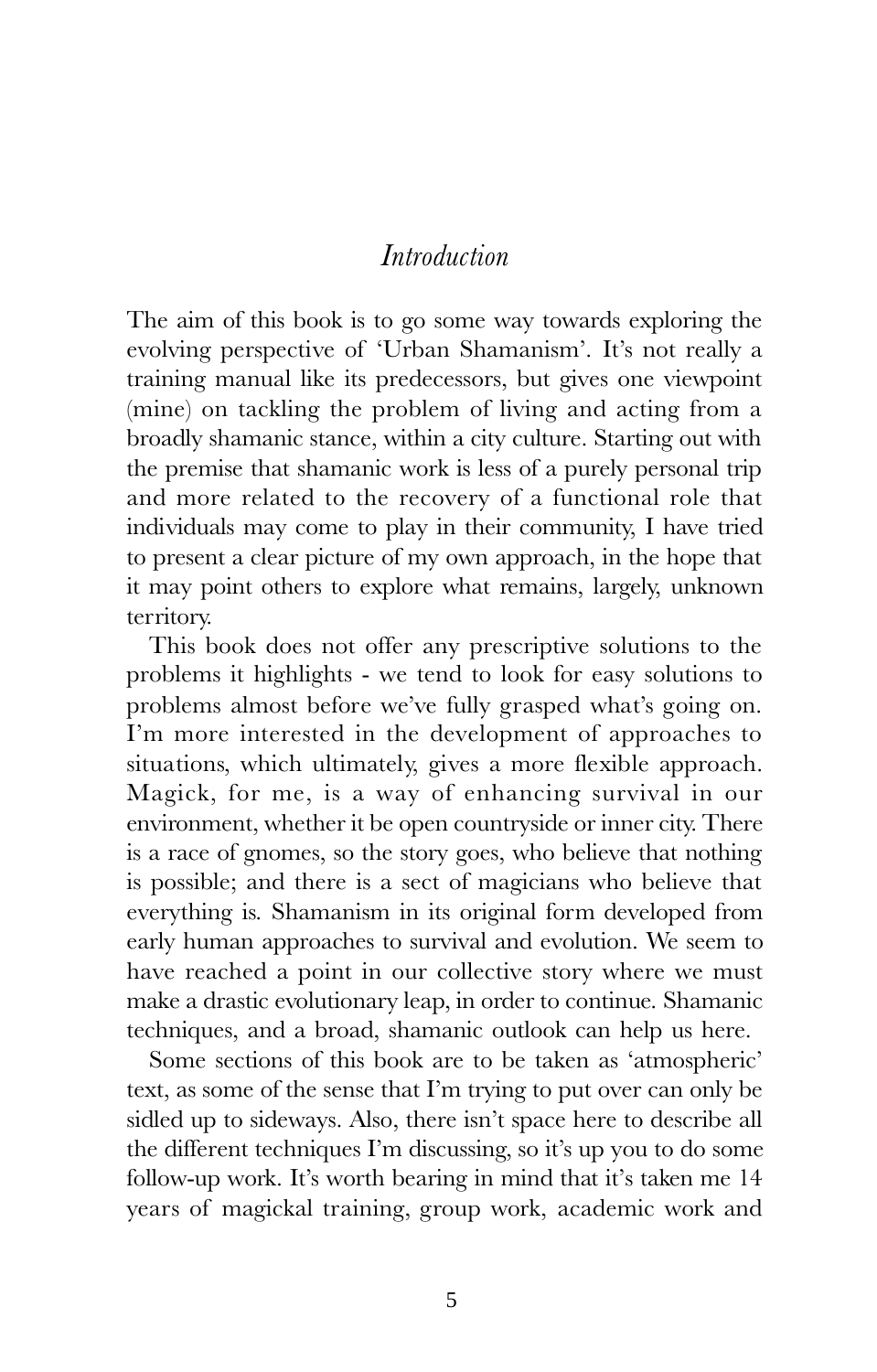constant activity to get to the point of writing this, and half the time I still feel like a novice in new territory.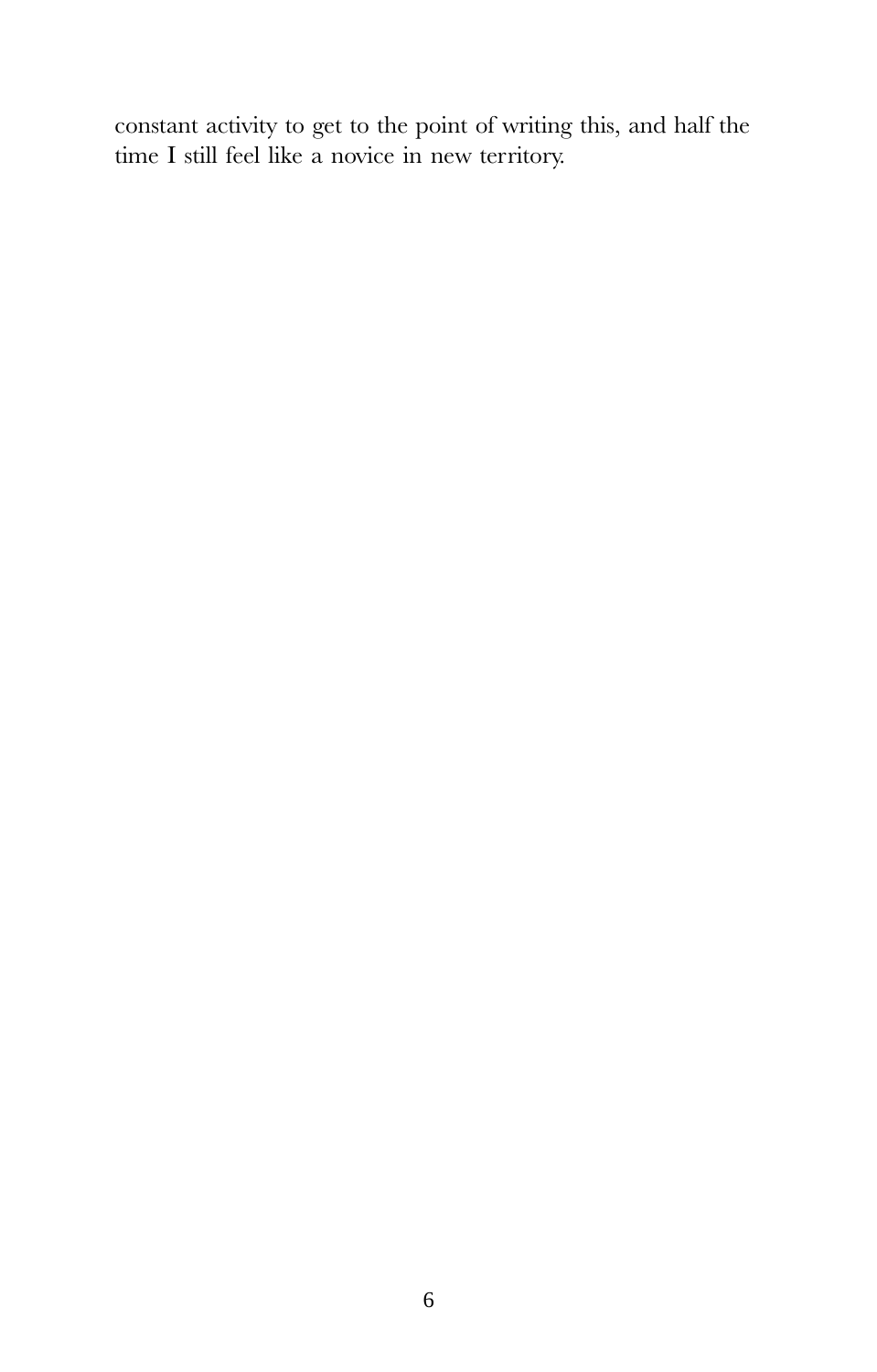#### Personal Reflections on Urban Shamanism

Back in '87, I wrote a brief article for Moonshine on the subject of 'urban shamanism', tentatively asking the question Can we be Urban Shamans?" - and if so, how do you go about it? Three years on and Ive managed to glean a few personal answers, only to find yet more questions waiting in the wings.

One option is to become involved with the weekend workshop scene - first as a learner, then as a trainer. It seems to help if you train under someone who's a 'name', and then pick up a few credentials such as fourth gateway pipe-carrier, then go an get an alternative therapy qualification, add the magic word "shamanic" to your practice, and away you go. It's also worth considering a name-change; anything with the words 'crystal', 'rainbow', or 'Moondancer' in it is a safe bet. Moving to London or Glastonbury is also worth thinking about, since there probably isn't much call for chakra masseurs in Batley!

The current 'glamour' of shamanism has a very ethnic gloss to it. Reading between the lines one can feel the search for a sense of stability, permanence, or connection with the past; whilst around us the rate of social change seems to accelerate every day. No longer psychically bound to our cultural landscape, we can choose from myriad shards of belief, from the wisdom based on historical traditions, to the myths of rehashed/recovered knowledge. Our society is becoming too big for us to handle, as individuals. The total symbolisation of the environment means that we are rapidly approaching information overload, whilst the social control systems of culture are fast becoming truly esoteric. In the midst of all this chaos, it is easy to understand and share the yearning for a simpler existence, where all is, at least, potentially apprehendable.

The other way to developing a shamanic stance is to burrow your way into a community and become a 'useful' person.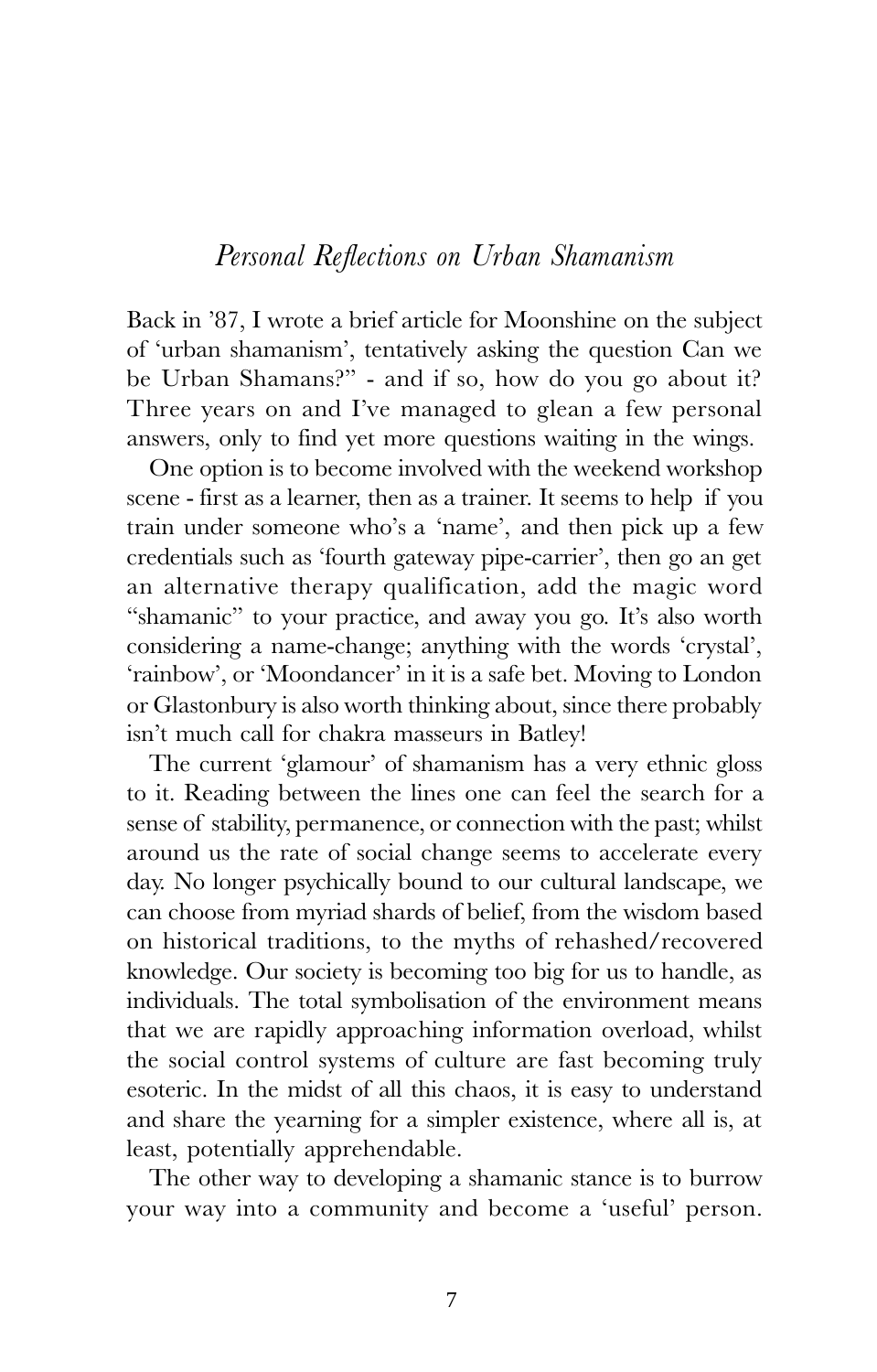Useful' people are those who everyone else tells you to go and see when you've a particular problem, be it blocked drains, the DSS, or "there's something 'orrible lurking in the cellar - what do you think it is?" It's surprising how many people have 'psychic' or otherwise unexplainable experiences that they don't let out to just anyone, for fear of incredulity or perhaps, too much credulity from others. Many people tend to view their experiences of the weird as signs of possible aberration - if you can assure them that this isn't so; that "it happens all the time" (perhaps relating a similar incident that you know about), then you're well on your way to becoming a 'useful person'. I recall that one of my first 'big breaks' at being classed as 'useful' by my peers came up over a well-known haunted house. I heard tales of moving carpets, banging doors & creeping presences on the stairs; and promptly stayed the night there with it's sole remaining resident. Word must have spread on the grapevine, as people started to seek me out (not in droves, mind you) to come and look at the things in their flats & houses; do Tarot readings, and generally talk about the intrusions of the uncanny into their lives. I won't pretend it's a living, 'cos it isn't, but it is rewarding in the sense of making connections, learning and occasionally, getting into sticky situations.

Occasionally things do get nasty. One of my friends was subjected to a week of threatening telephone calls, and then received a really nasty curse object through the post. How do you deal with this one? Well the obvious thing to do is some kind of protection for those involved, backed up by what we might call magickal (oh all right then, 'shamanic'...) counselling; what they can do to protect themselves, how the curse operates and what signs to look out for, and finally, dealing with the curse itself, and, if you can find them, the perpetrators. Again, there's more of this sort of thing going on than you might expect, and while most of it is done by amateurs, that doesn't mean to say it isn't effective.

Psychic Attack is another example. Most psychic attack is selfinduced, meaning that someone thinks that the black lodge down the road is sending malign blasts at them (goddess knows why), which eventually becomes a self-fulfilling prophecy, even if the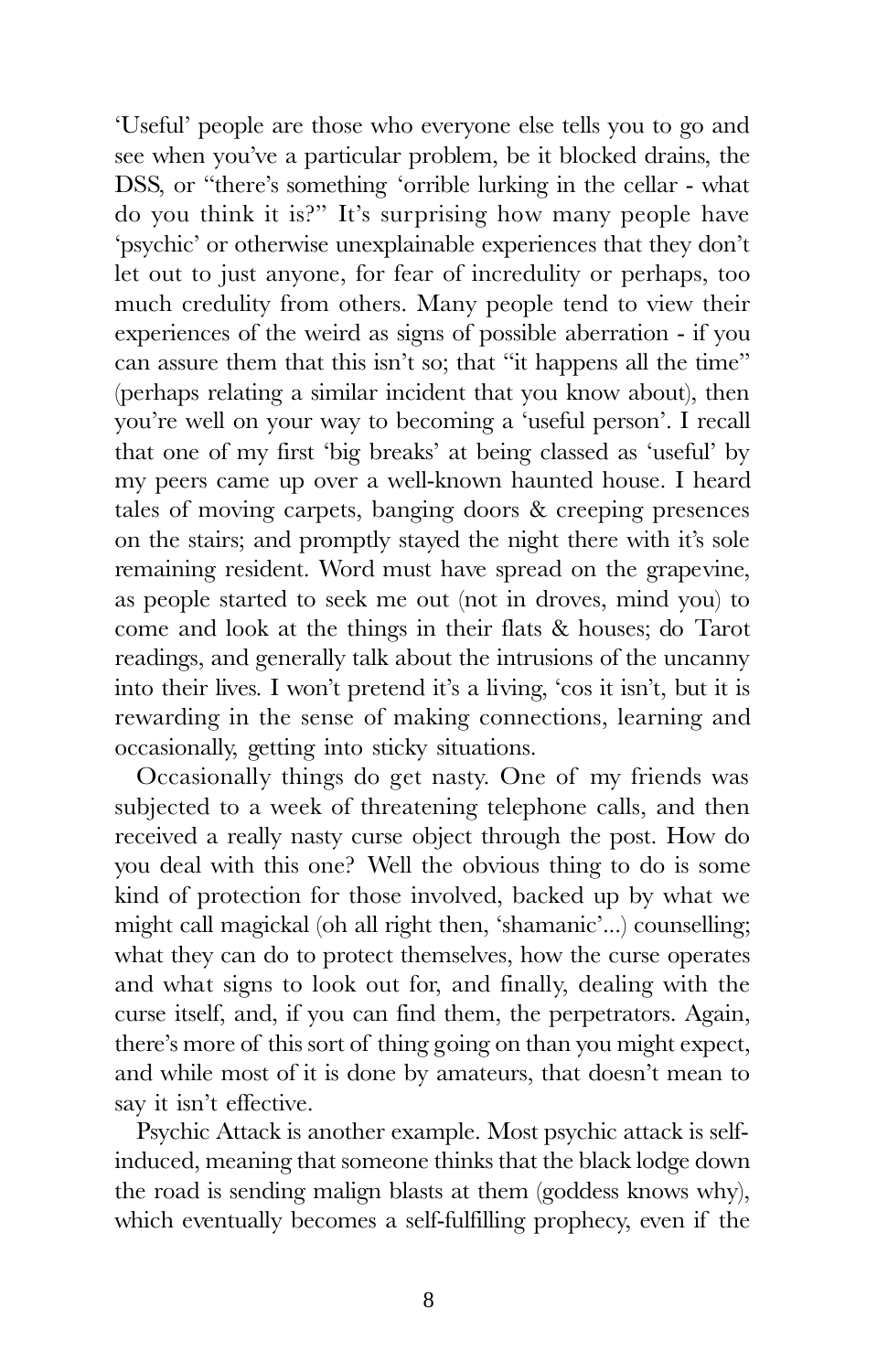black lodge turn out to out not to exist after all. From my experience, it seems that most psychic attack, like rape and child abuse, is carried out by people who are known to the victim; such as ex-, or even current lovers. It's not enough being able to recognise the signs, you should know the methods of dealing with it as well. It can be life-threatening, especially if someone is becoming suicidal, or so confused that they step out in front of a car one day. Something which occasionally crops up, and may well be on the increase, is pagans being prayed over in relays by groups of born-again fundamentalists. A variant is people who get involved with some form of occultism or paganism (or indeed any lifestyle that parents or 'friends' find threatening) and find themselves being prayed over, exorcised, and generally told that they are possessed by the the devil. Or mad. In my book, this amounts to psychic attack just as much as having a poppet of yourself prodded with pins - having your newly-found belief system or self-image forcefully battered by someone who is  $110\%$  sure that they're right and you need saving can lead to severe trauma.

This probably sounds like racy stuff, but its all happening out there. Magick is alive and well and being practised in the suburbs, squats, and housing estates. There's an infinite plurality of approach, which is partly why I don't stick to one system exclusively - having an eclectic approach, and being adaptable to new situations is more useful for me.

Healing takes up a large part of my 'work', and is usually the most difficult. There are some things I can do, and some things I can't, and its usually a wise move to say to someone that you don't know the fine details of a subject, but can possibly recommend someone who does. Having a background in allopathic medicine helps here, as in the case of people who want to know more about the drugs they've been prescribed, or the drugs they've acquired in other ways. Healing tends to involve counselling, trance induction, working with body energies, teaching relaxation & centering exercises, getting spirits to take care of specific problems, and occasionally, ritual work. Different clients respond to different approaches - some respond better to full-blown ritual, while others prefer light trance work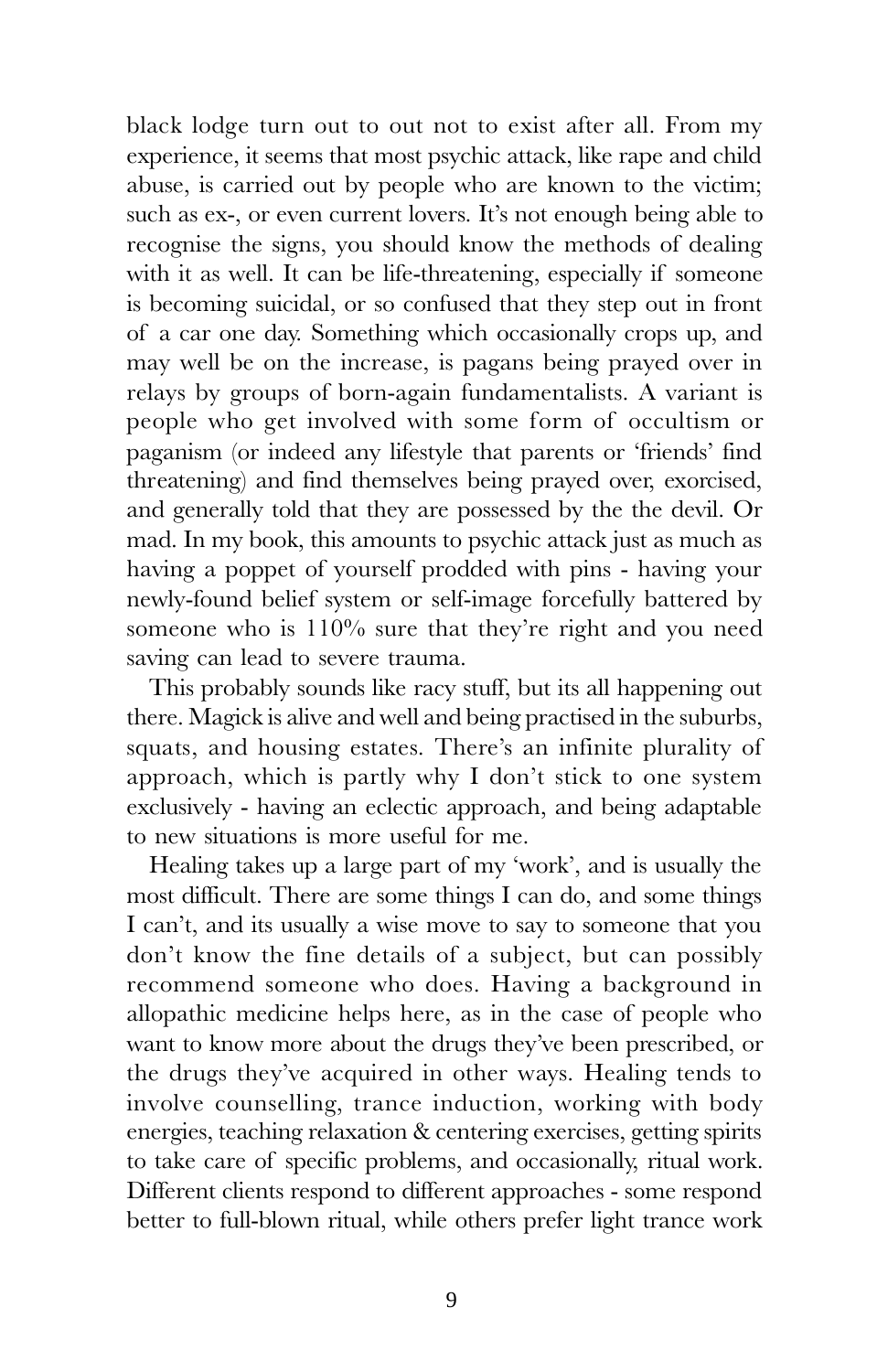with minimal trappings. Of course, much depends on the situation & the problem.

The flipside of shamanic work is dealing out retribution of one kind or another. Historically, and in existing shamanic cultures, it's accepted that the shaman/ka occasionally has to roll up their sleeves and get stuck into a situation that's, shall we say, murky. Turning curses back onto the people who sent them out in the first place is the prime example. The occult is full of people who think they can get away with anything, and do, until someone else puts their foot down. Let's take an example. A friend of mine had his car stolen. It was recovered, but the thieves had taken some items which had great sentimental value. He wanted me to throw a scare into them - not a smoking boot job or anything, but to impress on them that stealing cars was not a nice thing to do. In the end, I set up the situation so that he was the one who gave the thieves a fright by turning up in their dreams. Anyone who's gasping in horror reading this should be aware that this sort of incident is rare - but then again, people in our community tend to stick up for one another. If I'm asked to help out in a situation, I will, and consider it my function in the community. Many situations are unsavoury, but by steadying each other through the bad times, we learn to appreciate the good times even more. All the same, such activities should never be undertaken lightly.

For me, the basics of the urban shamanic approach require an ability to adapt in the face of necessity. When walking into a new situation, like as not armed only with my thunderbolt, tarot, and notepad, I try and find my 'point of power' from which to act - the role I will play in the unfolding of events: upfront support or backstage prompt. Once I have found the point from which to work, I try and stick to it - knowing that that's the best way for me to influence the situation (of course it's rarely that simple). What I can actually do in a given situation is partly defined by my clients. A first step is to look for possible loopholes in what, on the face of it, is a no-win situation. Extreme situations usually require extreme strategies, and people are generally more interested in results than intellectual niceties.

As I have said, I don't use just one approach to shamanic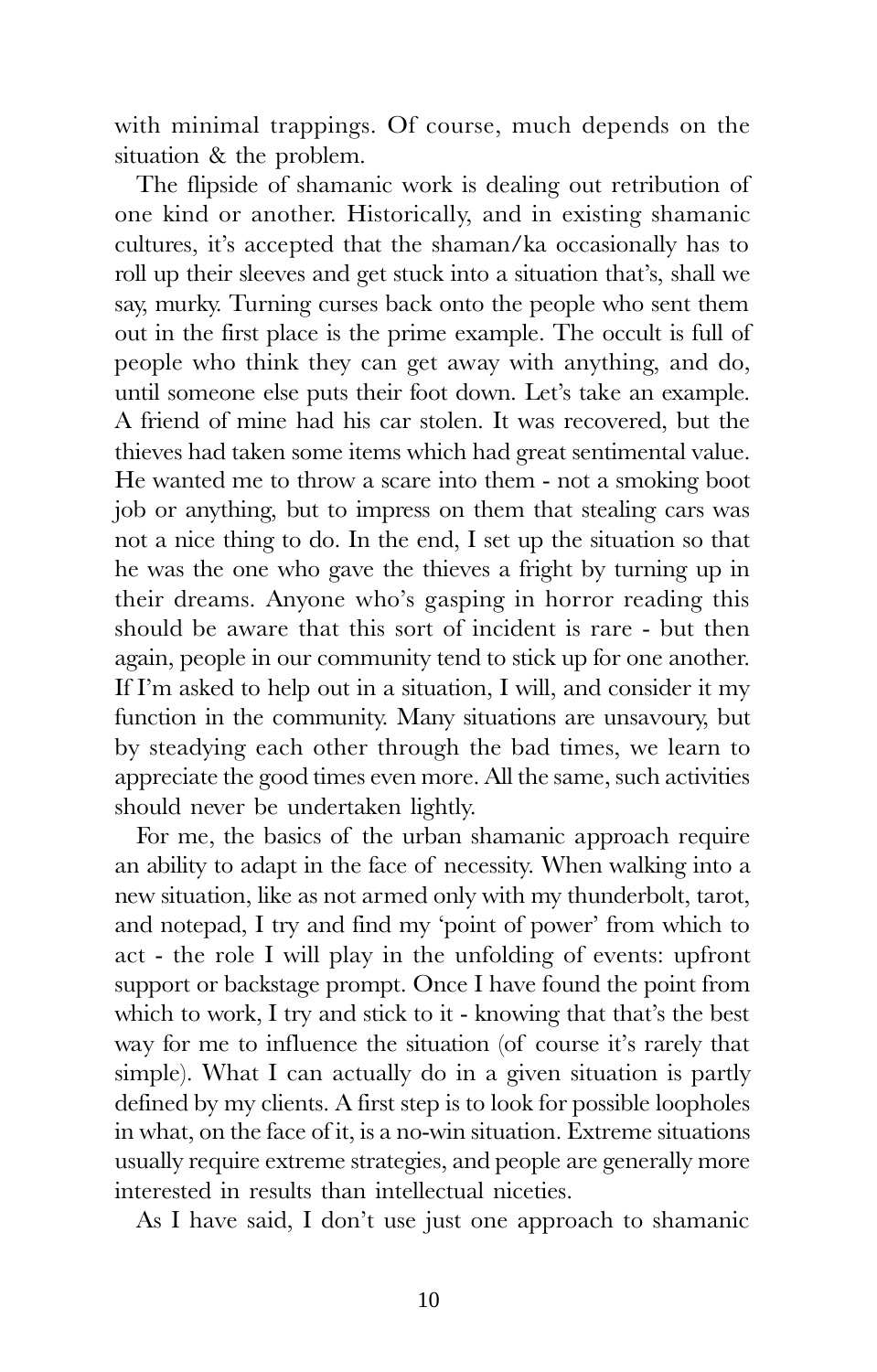magick - I use whatever seems necessary to get the job done. This colours my writing, and I'm far more interested in putting across the general understanding of a subject than describing prescriptive solutions. This is because situations will always outstrip existing prescriptions. The complexity of working in a city easily outstrips current magical realities. They may be great for connecting you with a sense of continued tradition, putting you back in contact with inner wisdom, natural cycles, or eternal archetypes, but often, they don't help you deal with the wild cards thrown up at you by the urban jungle. Example: A 23 year old junkie who desperately needs to detox before her heart quits on her asks you to help her "magically". Any good answers?; I'd like to hear them, 'cos exorcising a house is peanuts compared with human problems. Meeting up with other people's horrors is instructive - it stops you dramatising your own inner conflicts into cosmic catastrophes.

Intervention can of itself, become an addiction. Eventually you'll fetch up with a situation that no matter what you do, you can't do anything to help out. Trying only makes it worse. Once you manage to convince yourself that youre a shaman, healer or whatever, and continue to feed that smug little thought, then watch out. You may go rushing in and unwittingly screw things up even more. An acquaintance got addicted to giving hugs. Everyone got big, jolly, reassurance hugs. Now don't get me wrong, I like a good hug myself, but it's not always appropriate, especially when the person's body language is screaming "Don't touch me." Look before you leap in; at the situation, the people, and yourself.

Information-gathering is of prime importance. You can never have too much of it. I'll talk to anyone or anything, from familiar spirits to social workers, if it will give me a clearer picture or throw up a different slant. All data is potentially valuable, even if, on the surface, it's got nothing to do with the matter in hand.

Our cities are myths; constantly rewriting themselves and spawning our demons; incest, rape, child abuse, drugs, poverty. Besides these 'beings', anything you can tempt into a portatriangle is nothing by comparison. Yet we don't seem to have a magical approach to the complexities of city-life. We've hardly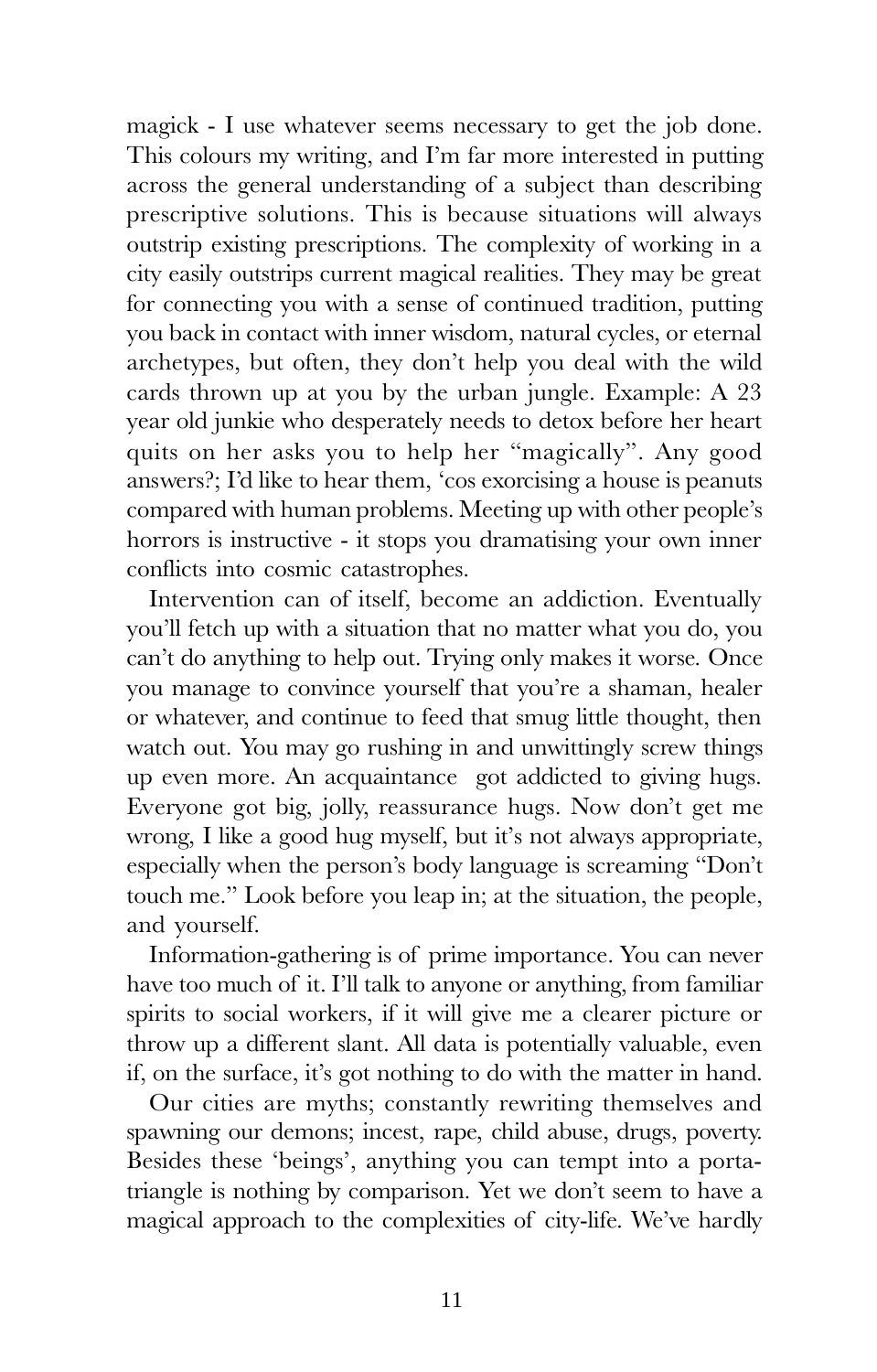begun to touch the psychic complexities of urban living; how it affects us and generates weird elementals and semi-sentient nexuses of energy. It seems to me that we spend too much time searching for a connection with the past, whilst doing our best to ignore that we are hurtling at breakneck speed into the future.

For me, magick, call it shamanic or whatever you like, is a way of improving our ability to survive - as individuals, and in groups. Shamans help their community to survive and develop, which in turn helps their own progression. I suspect its a vocational calling, where the return comes back as love, support, and mutual trust. Some things, like the need to be warm and hold someone else, are eternal, whether you live in a cave or council house.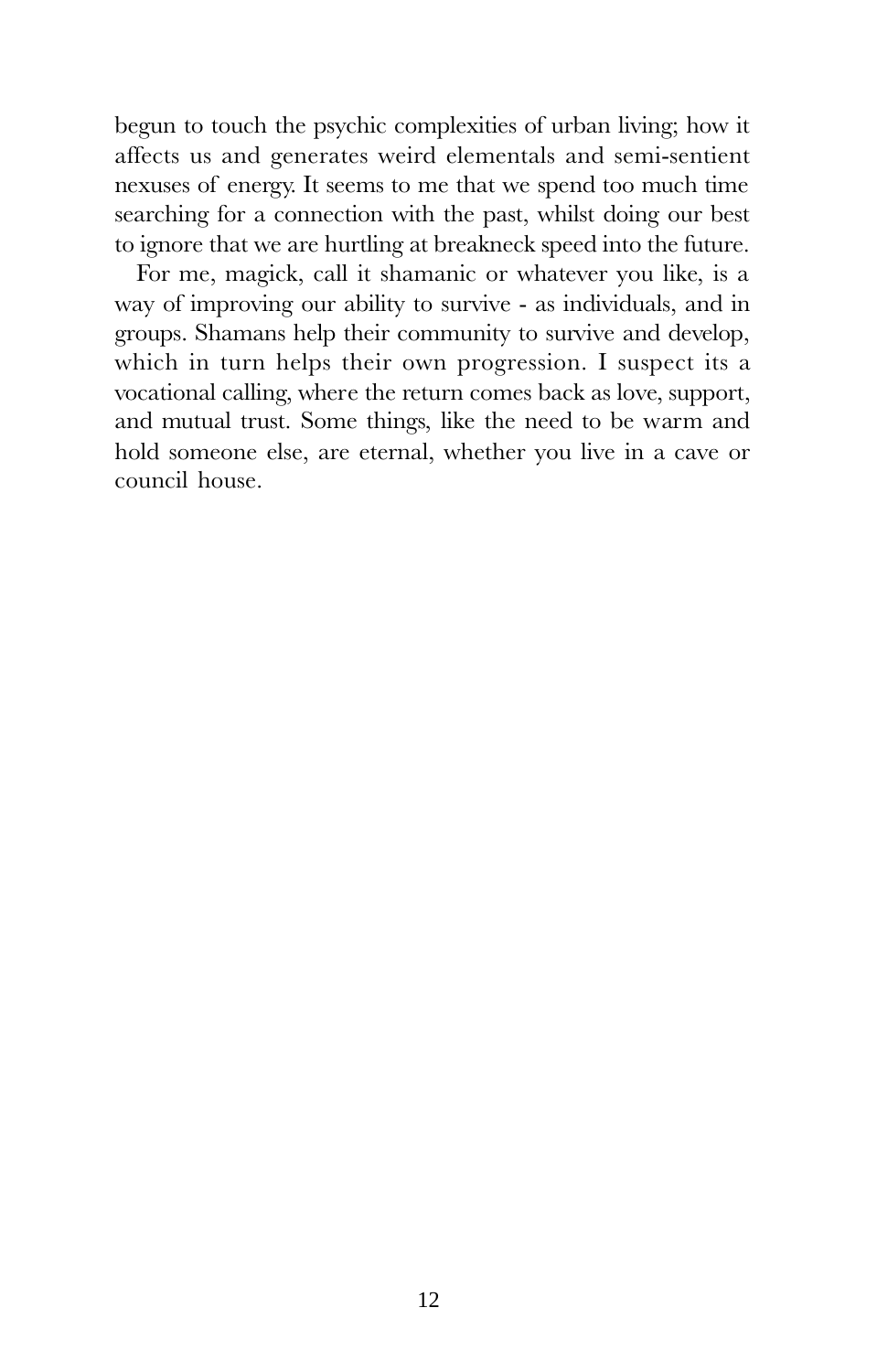## Staking out the Territory

To begin with, Ill clear up two questions regarding the Urban Shamanic perspective. These are; a) What roles/functions can the shamanic practitioner aspire to, and b) What is the territory in which they are carried out - i.e. what do I mean by community?

Firstly, let's examine some shamanic roles, examples of which might be: Sorceror, Mythographer, Therapist, Sacred Fool, Priest, Artist, Musician, Poet. A short list, but there's a hell of a lot involved in those roles; after all, developing the skills and insights of any one of them can take a lifetime. Let's say that the difference would be that a shaman, for example, takes on all of those roles whilst remaining, essentially, a shaman. That's quite different to, for example, an artist who occasionally does 'shamanic' pictures, or a therapist who uses one or two shamanic techniques.

#### Sorcerer

Sorcery is the art of capturing spirits and training them to work in harness, of sorting out our powers of mind so we might manipulate them and make them cause changes both within our minds and beyond  $then$  "

Stephen Mace, Stealing the Fire from Heaven

Sorcerers work with spirits, and use their abilities to cause changes in the world. By 'spirit', I mean any non-organic entity that has some degree of individuality, from the little beings who flit around poorly-insulated power sockets, to the Goddesses & Gods who've been around for thousands of millenia and aren't about to let you forget it. All the different approaches to shamanic techniques have their own rules about spirits; how to contact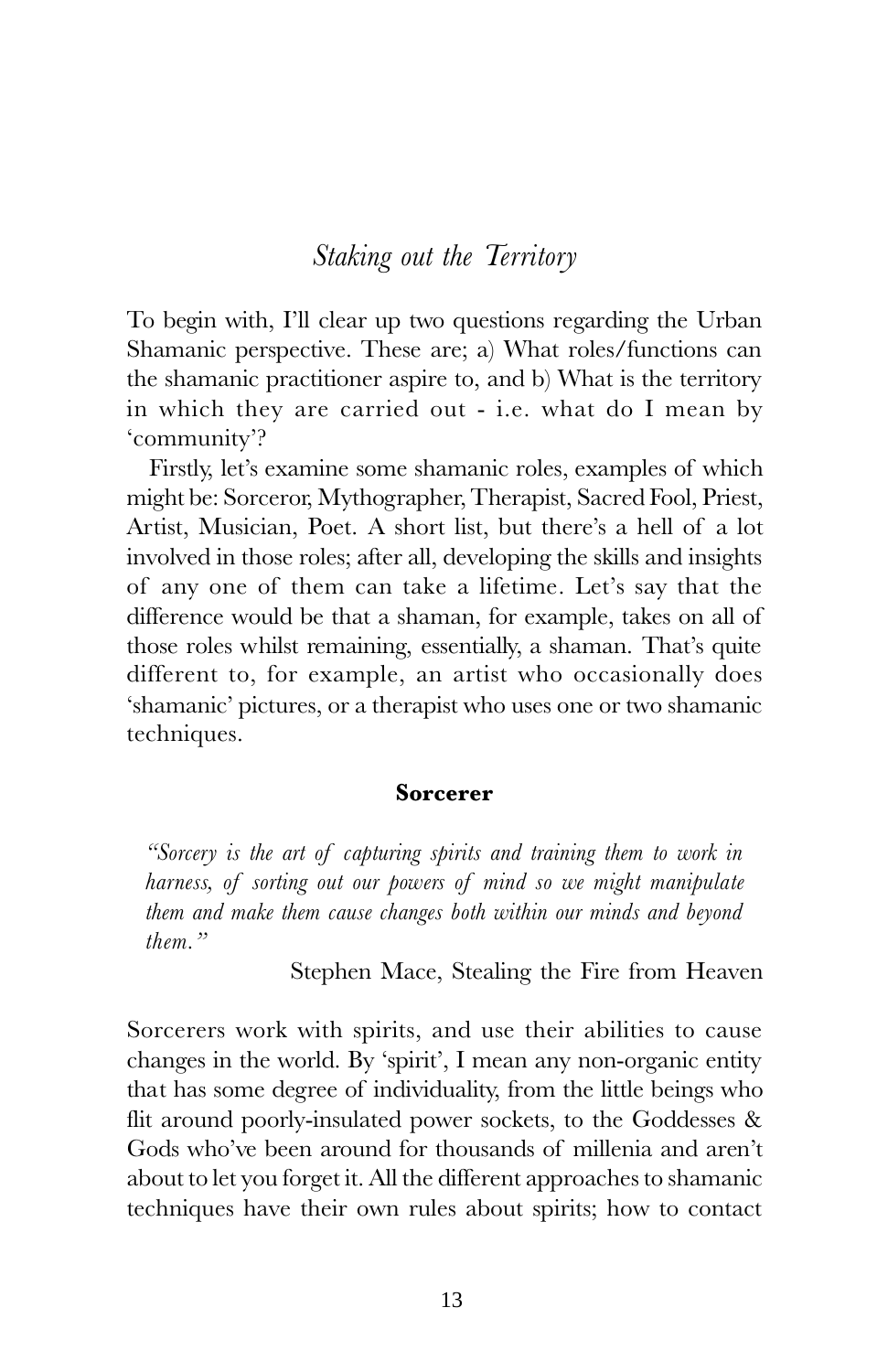them, treat them and get them to do things for you and so forth, but as a general guideline I'd say treat them with respect and, if you're not quite sure where you stand with them, a little bit of caution. Just like other people or unfamiliar animals really. Some spirits are quite wary of humans, while others will seem to us as mischievous or downright malicious. What is generally agreed on is that quite a lot of them like doing things for us. Without getting too metaphysical about it, it seems that spirits don't have the same kind of individuality that we do, and so by working with us highly individualistic beings, they acquire a 'persona' in terms of a name, appearance, sigil, and something to do, and eventually a 'life history' of their own. By feeding them energy, they grow in power and eventually, can become independent of the person who created them in the first place. Now I realise that that's a very simplified explanation, but I'll deal more fully with spirit work in another volume.

So, having made the point that spirits are all around us, let's have a look at some of their uses. Most spirit-work that I tend to do is healing; enhancing a person's capabilities to fight off an illness and speed their recovery, by creating a spirit specifically to deal with that person. Spirits tend to be good at increasing the probability of something happening, given that it's possible in terms of a particular situation. For example, you could make a spirit with the purpose of helping someone get a job, for example. However, if that person had no real motivation towards seeking employment and stayed in the house all day, then the chance of the spirit being able to manifest a positive result would be much less. Thus, in this case, you might reason that the real problem wasn't so much related to 'getting a job', but to apathy, lack of self-confidence or fear of the necessary life-changes employment would entail. It could be that your spirit working would have more success with one of these components of the situation. Hence the necessity to assess a particular situation so that your actions breed the most effective results.

#### Amulets

Another aspect of spirit-working is the making of amulets objects which have a spirit bound into them so that they enhance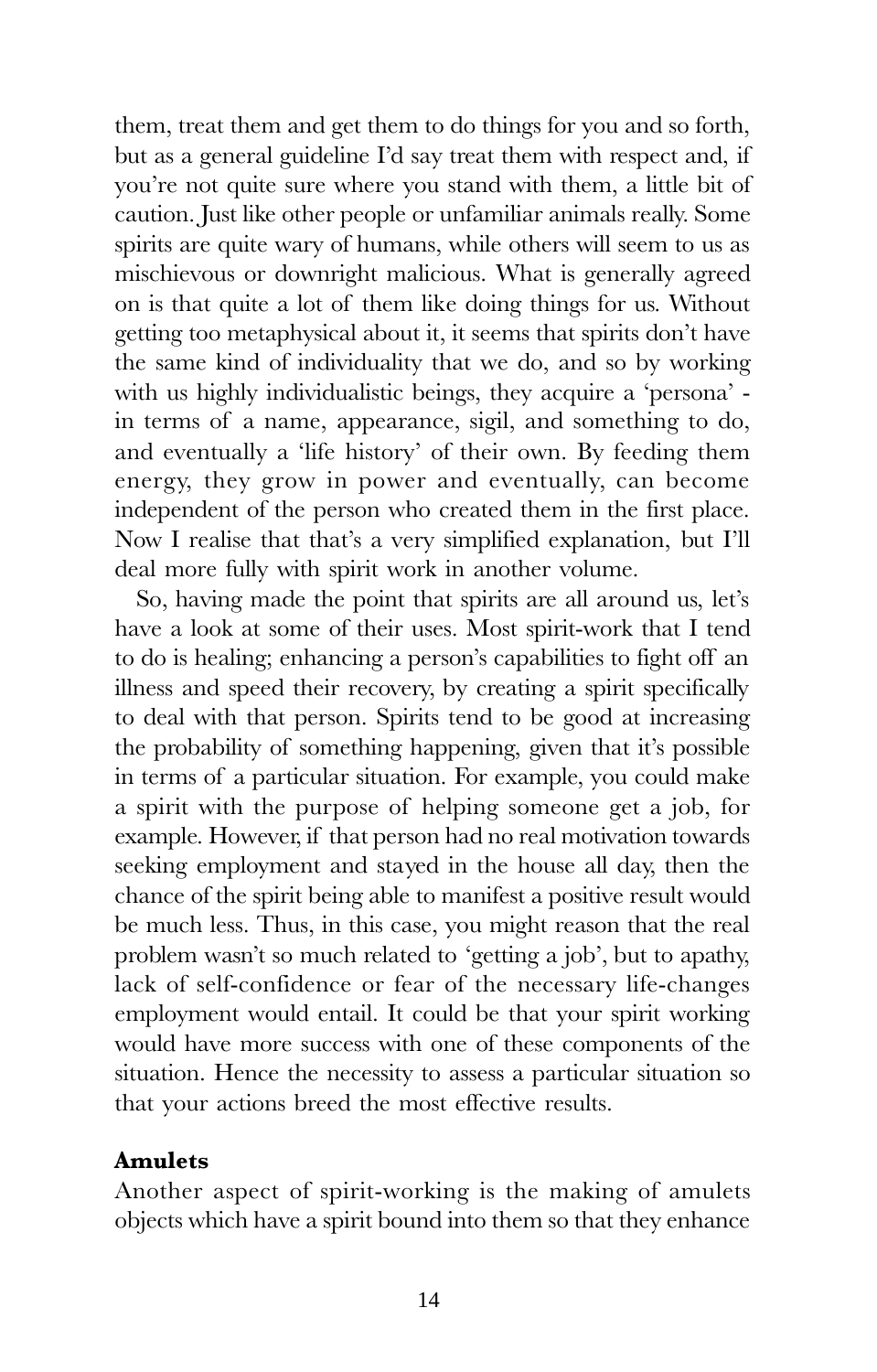a particular quality such as health, courage, or restful sleep. Amulets are always in much demand, with the predominate trend at the moment being towards using crystals as the material base.

#### Divination

Using divinatory techniques is probably the most obvious skills connected with shamanism in a modern setting. As soon as word gets around that you can read the runes, cards, or palms, you can guarantee a steady flow of people wanting readings. Oneto-one sessions can lead to counselling and problem-solving. For example, I use the four tarot suits to break down a situation as follows: Wands - ideas/motivations; Cups - Overall view or desired result; Swords - can the problem be broken down into managable steps; Disks - Actions that need to be carried out. Looking at a problem using this procedure may involve goalsetting and teaching the client how to draw energy or advice from appropriate spirits bound up into the cards. Such sessions can also be a useful point to look at any established coping patterns that need to be identified and modified; or to teach methods of relaxation and Centering.

A second use of divination systems is to examine a situation in terms of its different facets, the people involved, what spirits dominate it, and what role you play in it. I mentioned this in the introduction - the necessity of being able to 'place' yourself within a situation so that you know from what point to act - if indeed you should be involved at all. This is part of the assessment procedure. You can appear to others to be a bystander in a series of events, but still be influencing the outcome, or, at the other extreme, you can be rushing about being everyone's crying shoulder and up all hours of the night. Once you find your place of power, you should stick to it, unless a drastic change occurs.

A third role for your divinatory abilities is 'sensing change' in a broad way. Rather than focusing awareness onto a set of symbols, this comes to me in those moments of no-thought as I wander the streets. The clues are fleeting and diverse - a slow build-up of 'something's about to happen' which may be hinted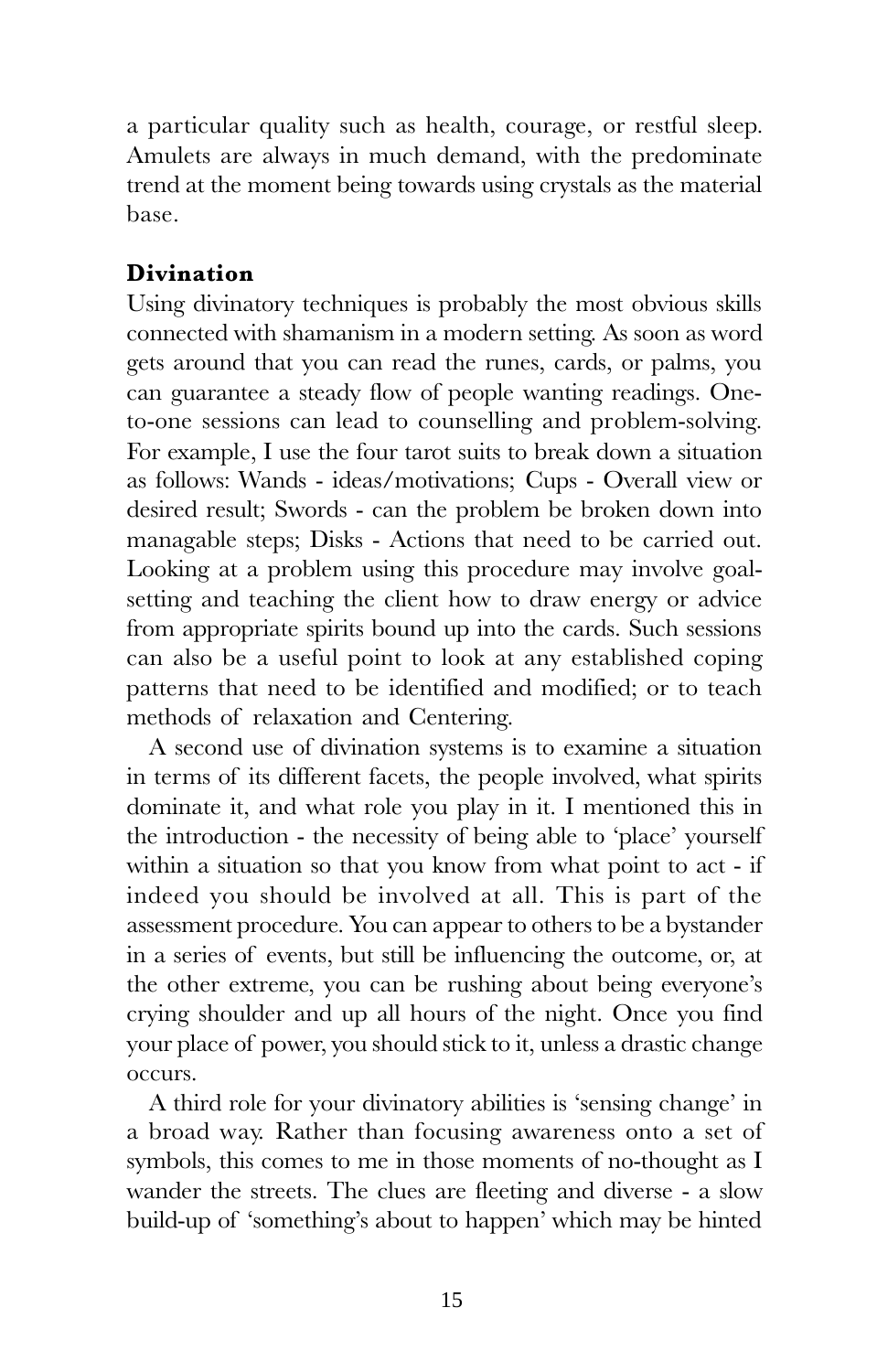at by the creaking of a wrought-iron gate and the simultaneous blare of horns; by the suddenly-understood shapes made by the flocks of starlings who fling themselves across the buildings in city square; the sense sneaks in sideways. With time, you can recognise the truth-sense sweeping you up, and be prepared to play and reel in the fragments - a name, a place, how bad it's going to be this time. In its pure form this is known as prescience. Noticing coincidences is one route towards this state; after all 'coincidence' means two events which happen in harmony with each other.

Essentially, there are two approaches to divination; the first is the formalised symbol systems of the Tarot, I Ching, or Runes, and the second is the more free-form approach which uses black mirrors, pendulums and automatic drawing. You can also use spirits to help in seeking knowledge, either as Familiars residing in objects, pictures, or freely mobile, or by seeking contact with them in Innerworld exploration via trance techniques. Rather than concentrate on one method, Id say it was a good idea to use as many different approaches as possible - that way you have a flexible response to meet differing needs. A very practical example is in the case of losing things. Several times Ive gone round to people's houses only to find them frantically turning the living room upside down as they've lost the ..... (any number of things). Ive missed out numerous occasions with which to earn undying gratitude and appreciation because I didn't have a pendulum handy, nor have. at the time, a spirit who could reliably find things (I used to have, but he doesn't live with me any more).

#### Exorcism

Mention exorcism and you'll see people instantly conjuring mental pictures of children vomiting and being able to rotate their heads  $360^\circ$  whilst intoning in a deep voice "I'm the devilll...." ahem. Basically though, there's two situations where exorcism becomes necessary, where spirits are bothering places or objects, or people. Probably the most popular form of disturbance is haunted houses/flats/basements. Disturbance by what? you might ask. Good question. I once worked in a hospital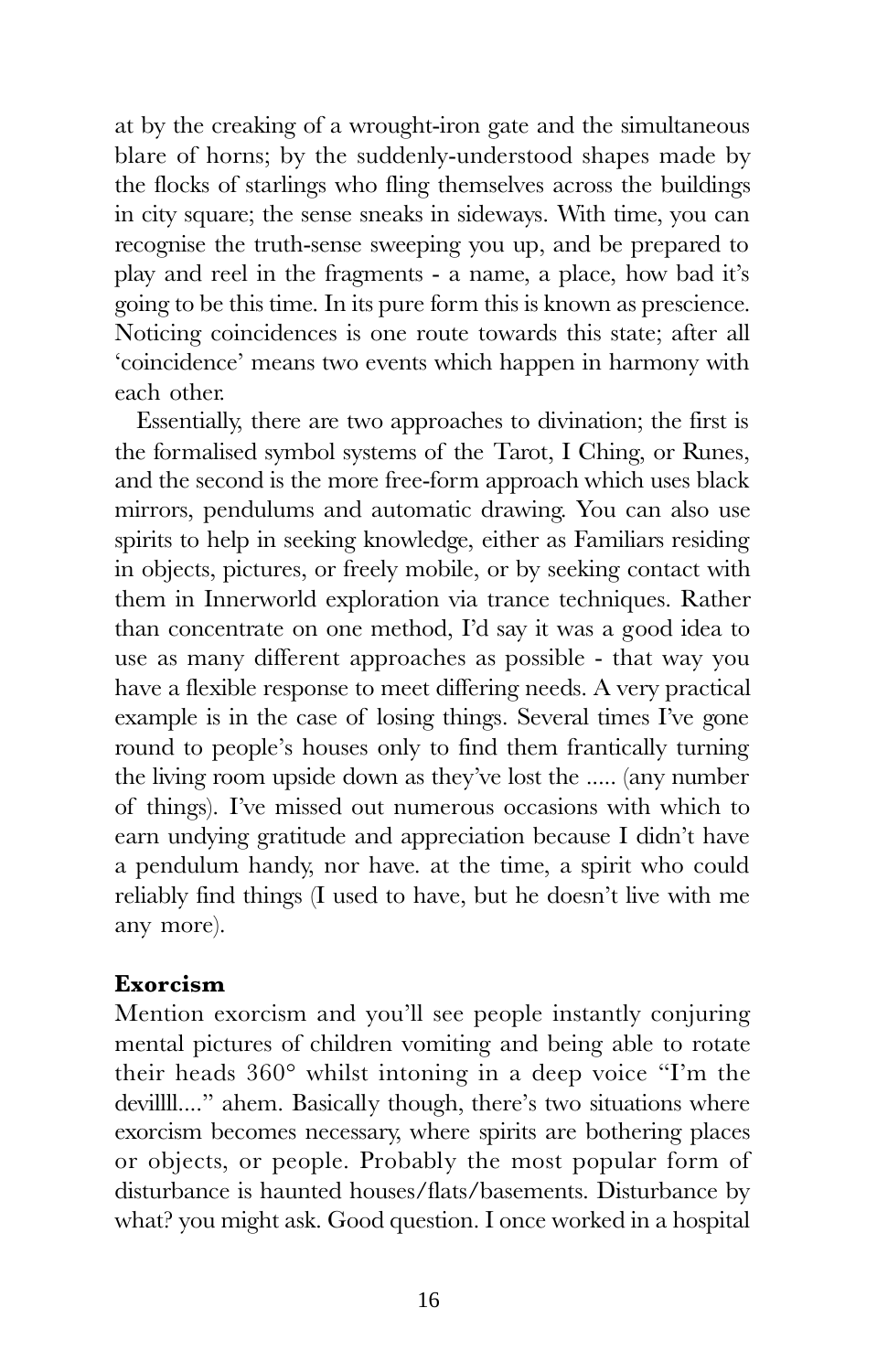which had a haunted ward. The regular staff kept a 'ghost book' in which all uncanny happenings were reported - what was seen, heard or felt; at what time did this occur; and in what part of the ward. The general opinion was that the 'ghosts' were the confused shades of ex-patients wandering about. This sounded plausible, as 'things' did wander about, occasionally entering the nurses residence and disturbing people's sleep. On another occasion, I spent several nights in a haunted house which had a heavy, depressing gloom about the place - no one lived there very long and there was rumour of a suicide there years ago. The last night, I was woken from a fitful sleep by the 'echo' of a thick, sluggish, bubbling, and dimly perceived a faintly glowing shape in the far corner of the room. The nearest I can describe it is as a skinned horse's head with a suggestion of a slug-like body. I only glimpsed this apparition for a second (and believe me, that was far too long) but the sense of a malevolent presence was overwhelming. Needless to say, I beat a hasty retreat and haven't visited the place since. Enough anecdotes. I don't have an overall theory for explaining such occurrences, but some tactical approaches are useful.

#### Assessment

This is a firstly a matter of asking some searching questions, such as; How long has the disturbance been going on?; in what ways does it manifest?; how many people have experienced it?; is it localised to one spot or does it move around?; does it happen at any particular times?; has the place had a past history of such occurences?; what do the clients think is causing the disturbance?

A case I recall that illustrates the importance of asking the right questions concerned a house where the tenants were experiencing some upsetting disturbances - footsteps in the corridor, being touched by invisible hands, and doors that unlatched themselves. They believed that the source for the disturbances was a previous tenant who had killed herself. On the surface, this sounded plausible enough, but subsequent digging around revealed that one of the present tenants had a history of such phenomena - they seemed to follow her wherever she went, so it was more likely that the source of the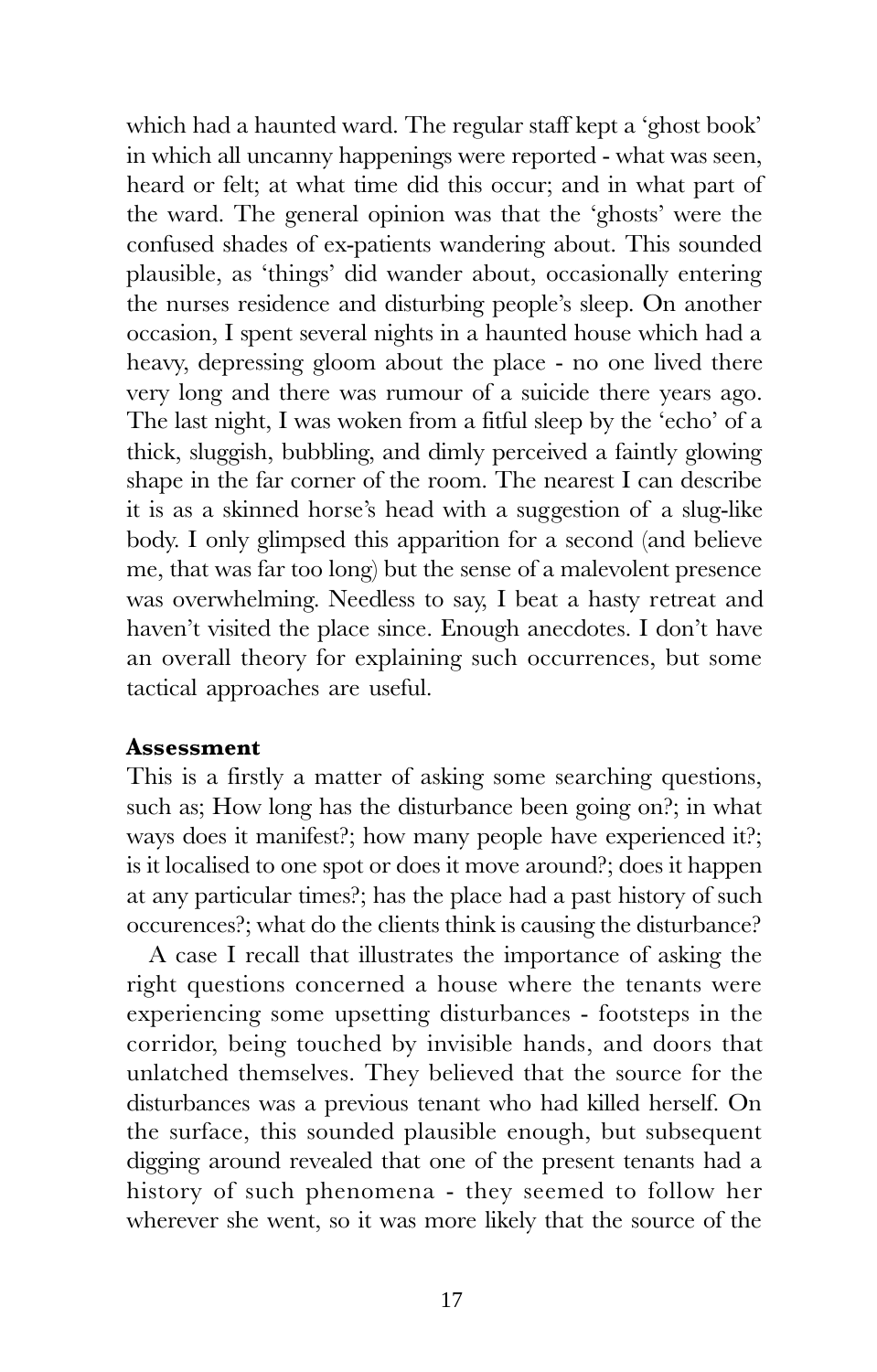manifestations was from her own Deep Mind. A placebo exorcism was performed to generally calm down the tensions in the house, whereas the core of the case involved investigation of the person who's own errant spirits were the source of the disturbance. This involved referral to another magician who had trained in hypnotherapy.

Once you've built up as much detail from your clients, you can then investigate the situation more deeply. Freeform divination techniques such as using a black mirror might be useful, as might spending time in the place seeing what impressions you can pick up. If the spirit likes to bang things about it might be a good idea to stretch cotton across objects or door-frames; sometimes, a pendulum suspended from a stand of some kind can be used as an indicator of something appearing. In this sort of situation, any trick which you can devise which you think will be helpful is worth trying out.

Assuming that you've established that there is something lurking around, where do you go from there? Assuming that you can't ring the local branch of 'Ghostbusters', the next step is to decide what should be done. Probably the most obvious thing is to go in with wands blazing and try and zap the thing into ectoplasm; but it's a more sensible approach if you try and make contact with the spirit, for example using a technique such as scrying, being 'open' to impressions, or having a third party present to act as an independent observer.

## Priest/ess

#### Intercession

The main function that a priest of any religion plays is that of intercession between congregation and divinity. Both the high church priest and the Voudoun Houngan are playing the same role - master (or mistress) of ceremonies at a meeting where worshippers may converse (to differing degrees of directness) with their divinities.

For the modern shaman, one of the likely manifestations of this role is being asked to perform pagan marriages (usually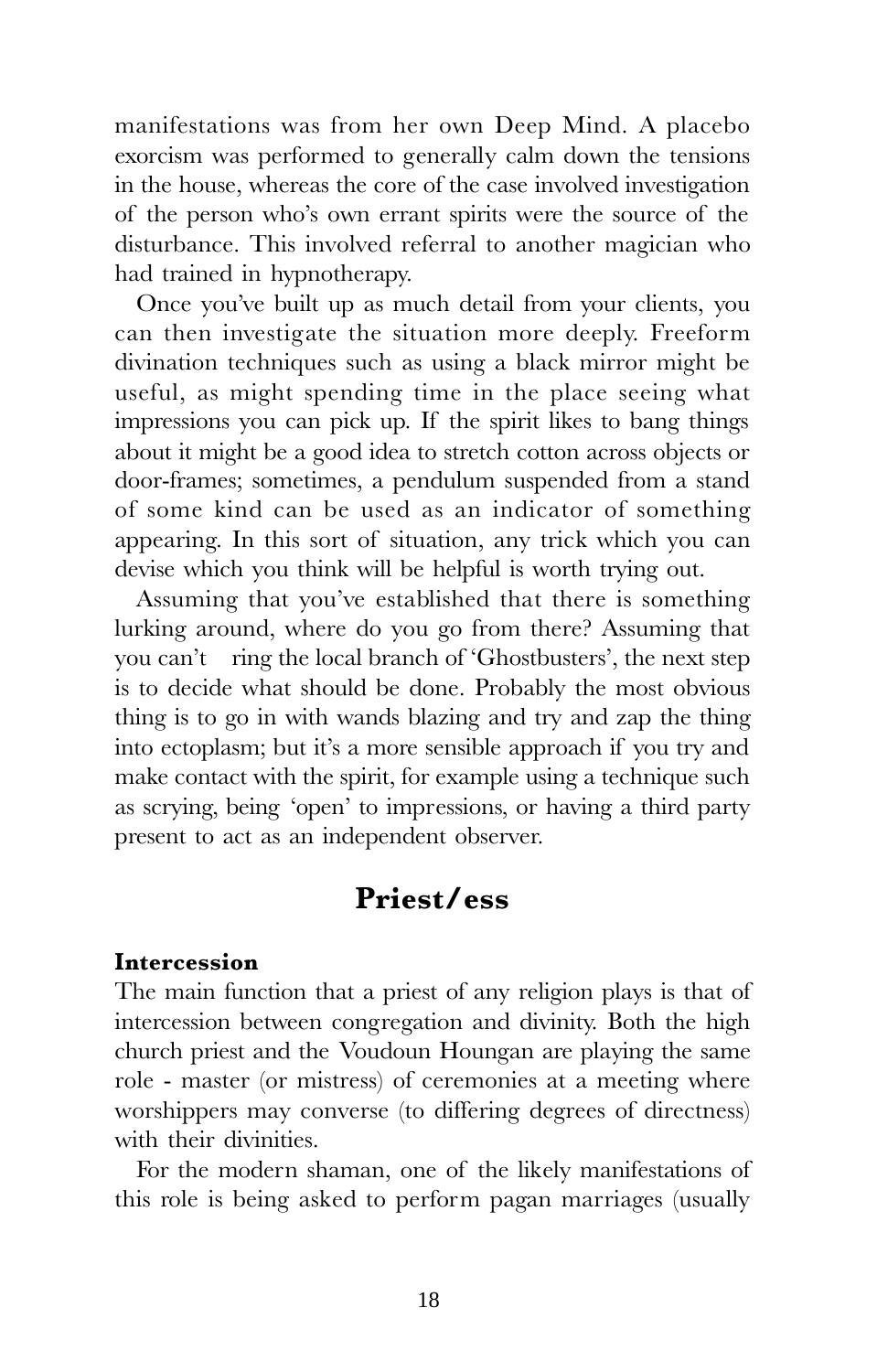known as hand-fasting); naming ceremonies (of children, or renaming of adults), house blessings; initiations, and the like. A less than serious example of the latter is that I was privileged to ordain the first Erisian Papess of York. How one 'scripts' such events is purely a matter of taste and experience. Another level of such a role is being the mc at a communal gathering - whether this be a drum-in, solstice celebration or acid-house party. This is closest to the shamanic function of leading ecstatic ceremony, which can range from tribal dance rituals to group psychedelic experiences. In this situation, it is the shaman who leads the dance, or sets the parameters for the hallucinogen-aided innerworld journey, thus acting as a guide between the worlds. The shaman leads others, or opens the doorways into the dreamtracks of the inner landscape and the Mythic World. (Ill come back to this in more detail when looking at the Shaman as Healer). Group ecstasy is a powerful source of energy, so much so that our culture only permits 'acceptable' outlets - take for example the continuing furore over Stonehenge, free festivals, and acid house parties. This is not an age where frienzied rites (such as the Greek Bachannalia for example) are frowned upon. Useful skills to acquire for this kind of situation would be drumming, dancing, learning a few chants, using (and making) musical instruments, and enthusing/inspiring groups of people to get together, drum and chant. It's simple, it's fun, anybody can join in, and such events are wonderful for strengthening bonds, beginning friendships, raising energy, and for having a good time. Time for a word about leadership. Anyone who tries to 'direct' an open festival gathering by 'organising' everyone else into a particular sort of ritual will only generate argument and insults. In many situations, it's not a good idea to try and visibly lead the direction an event takes. A more successful approach is for example, when sitting around a fire, begin a drum beat or chant and let others take it up (or if everyone's too spaced out, let it drop off). Obviously, some events will need more conscious direction than others, and will require more stage-managers - other shamans, or perhaps people acting as spirit-helpers. An obvious parallel to this is the shaman as rock 'n' roller.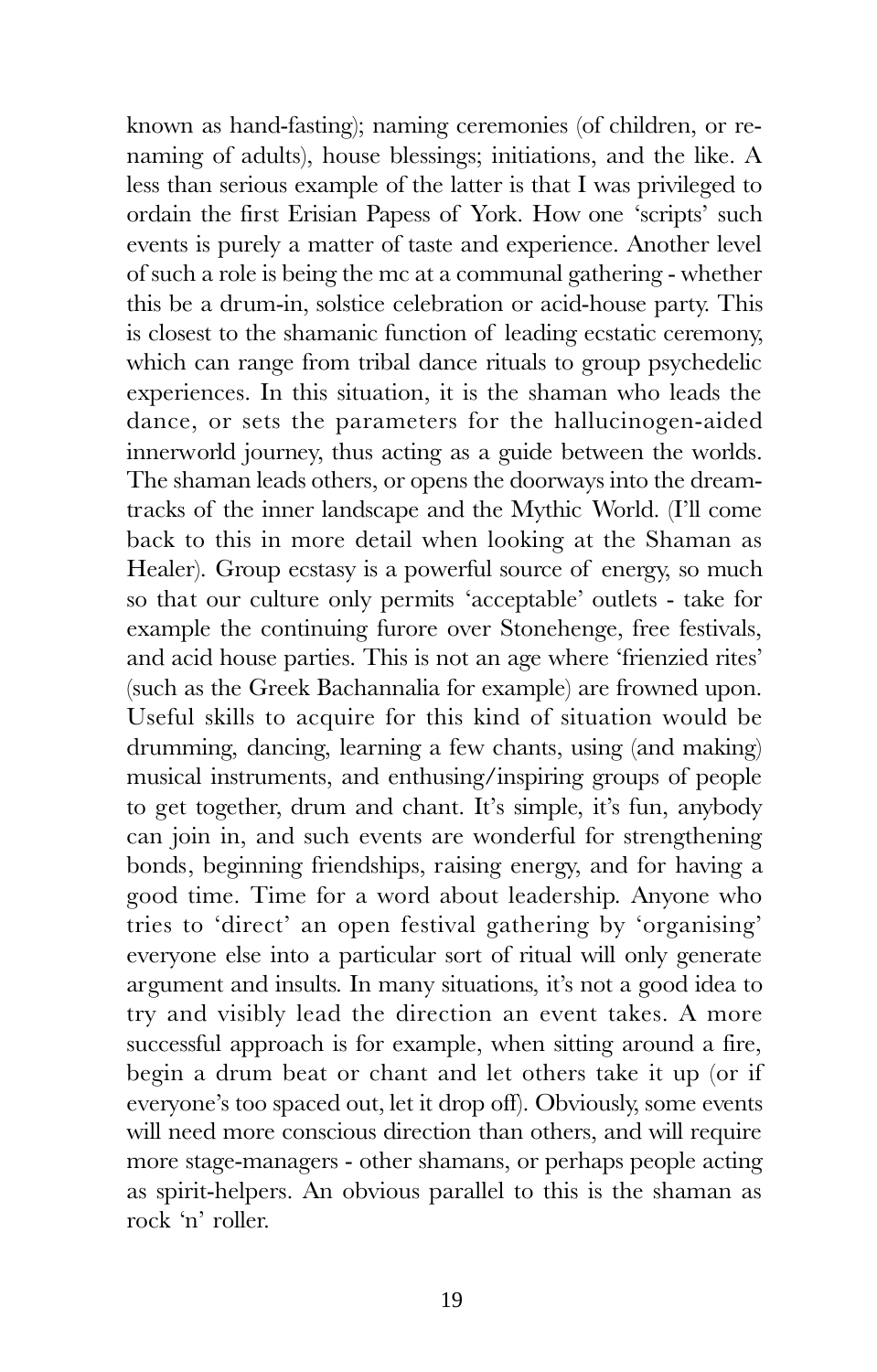#### Death

Death is one of the greatest taboos from which our culture cringes. There are a vast variety of beliefs about death and what (if anything) happens afterwards. Reincarnation; Eternal Damnation; The survival of the Personality; all act as supports for much of our behaviour and ego-complex whilst currently alive. If, rather than believing that if you sin youll be eternally cast into the fires of Hell, you believe that what you do at present has no possible effect on your next incarnation; it's quite likely to affect how you go around behaving. As we go through life, our ideas about death change as we go have different experiences and get exposed to different ideas and beliefs. Strangely enough, in times of bereavement, one's parentally (and socially) acquired conditioning about death reasserts itself - usually in terms of taboo and social behaviour concerning how to act around bereaved people - all too often, unfortunately, this can manifest as people

staying away, or not allowing others enough space to mourn. Some psychiatrists for example (helpful as ever) seem to think that if a person mourns for a longer period of time than 'average', then this is an indicator of mental breakdown. For the modern shaman, brushes with death can involve you with anything from appearing at funerals, counselling the still-living, and perhaps even a rite to guide or celebrate the bodiless spirit to its meeting with the guardians of the lands of the dead. To perform this latter task is known as acting as a Psychopomp. In getting to grips with counselling, then some form of course is probably in order, as bereavement counselling is a delicate art. One sort of shamanic priest, in discussing death, may discuss different beliefs about death, while another sort might choose to favour their particular chosen or favourite set of beliefs about the subject. Again, this is a personal matter for each individual.

#### Invocation

Invocation is a battery of magical techniques which, when used, allow the individual to identify with a particular entity so passionately, that some quality or attribution associated with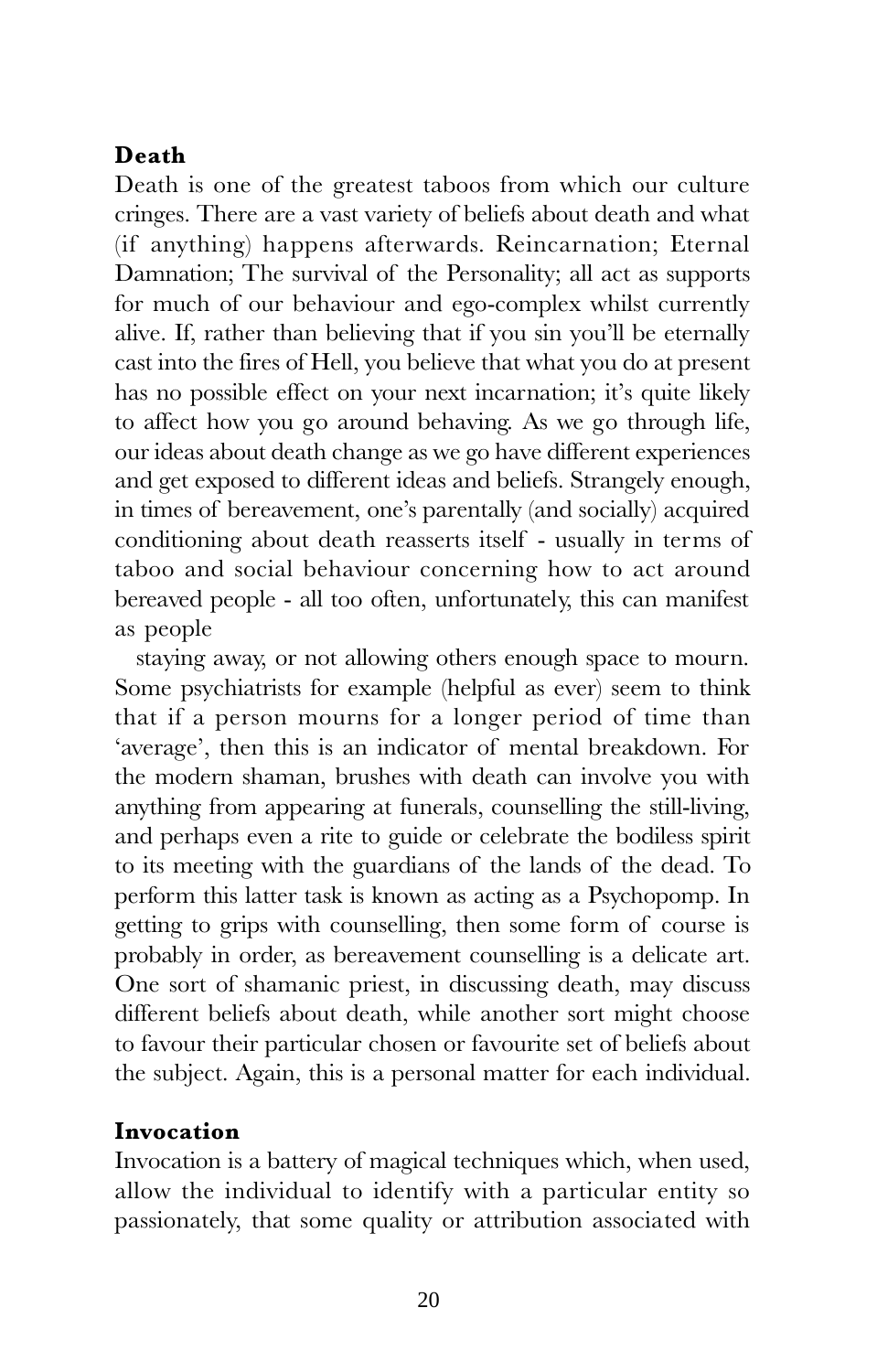that entity manifests in the person - such as enhanced oracular perception or 'hidden lore'. While this ability may be developed by anyone who practises magick, most people don't do it, and thus a shamanic practitioner may be asked to act as the incarnation of a particular entity as part of an event - or to bring about a similar experience in another person - invoking upon someone', as it is known. An extreme degree of this type of trance is possession, which, while quite common in shamanic cultures, is rarely found in modern approaches to ritual. It is not uncommon, for example, for a Voudoun Houngan or Mambo to search out 'hidden lore' (i.e. knowledge) by allowing themselves to be 'ridden' by entities (known as Loa) who speak through them, providing the answer. More common, in our culture, is the phenomena of overshadowing, where the individual's awareness is partially submerged in that of the entity. This also happens to actors, who sometimes find that, while playing a particular role, become so identified with that role that they, while on stage, can perform tasks - such as singing or dancing - that are associated with the character, but that they themselves are not usually able to do. This is no different from magical invocation, and the techniques involved are virtually the same - visualisation, speech, gestures, posture, and other senses - particularly smell for example, with regard to incense or essential oils. The shaman, to some extent, is also responsible for instructing people in how the gods behave - in many cultures, spirits (masks wearing human bodies or spirits riding human bodies) are thought to be above the law, or can behave in ways that are unacceptable under normal circumstances.

# Healer

The shamanic role of Healer has received a great deal of attention from the pundits of the current vogue in new age shamanism - almost to the extent that other shamanic roles have become obscured. 'Shamanic' therapies abound, as the glamour of the shamanic stance has been taken on board by the new age/human growth schools. The growing dissatisfaction with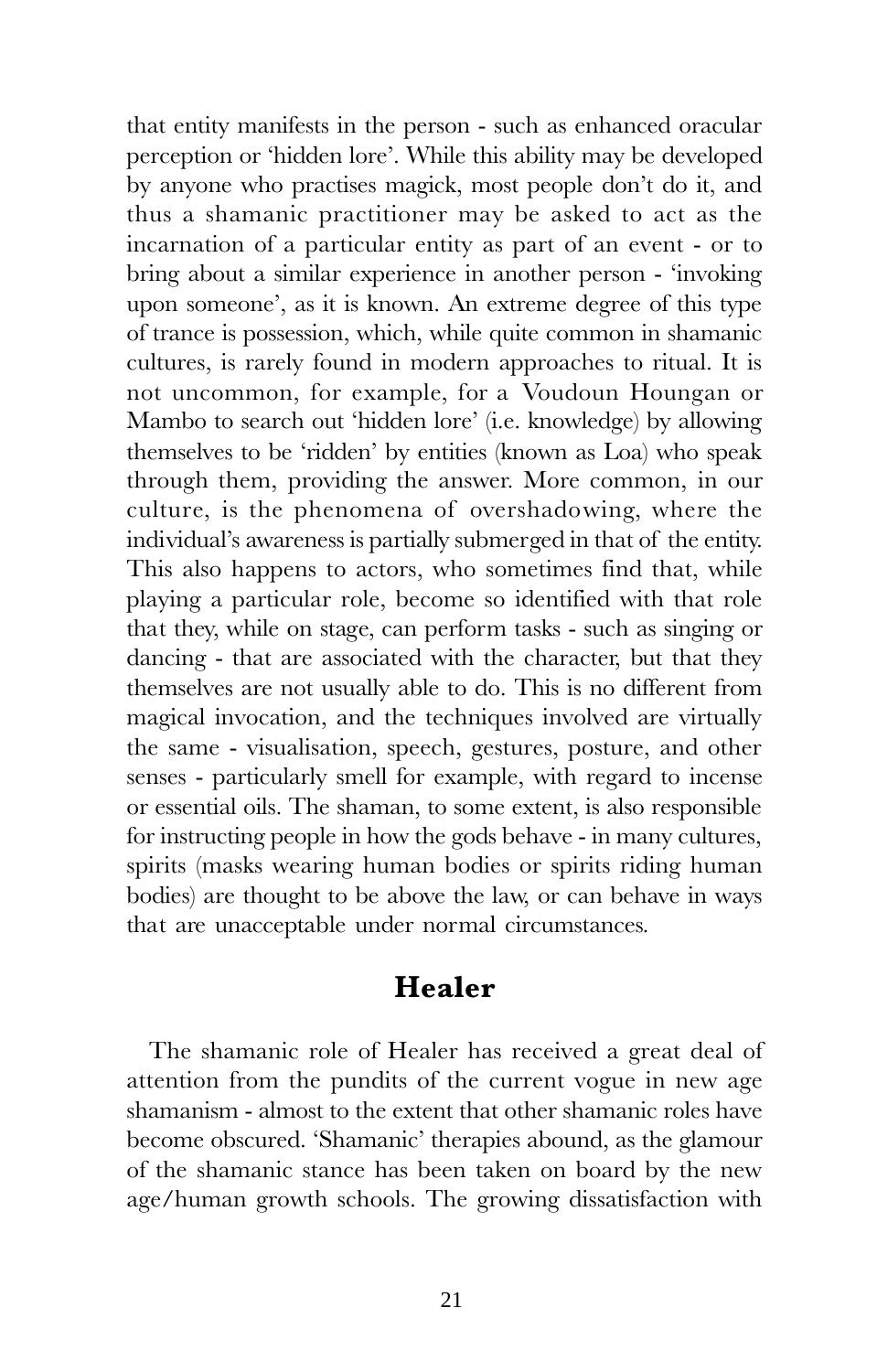allopathic medicine is leading more and more people to seek alternative approaches to dealing with health problems.

#### Listening

Being able to 'listen' to others is one of the primary skills of any healer. We often get so caught up with what we want to say in a conversation that we miss out on what others are actually saying. A good exercise in this respect is to try listening to what someone else is saying to you, whilst keeping your mind blank of thoughts - thus stopping your replies leaping out of your mouth before you've fully digested what has been said. It takes practice to listen with attention, and then yet more practice to give an appropriate answer. Some people are good at this naturally, while for others some form of formal counselling training might well be appropriate.

A great deal has been written about the shaman as healer by other people, so Im not going to add much more to the weight of words in other books. Suffice to say that healing is more difficult that you might think, and should always be approached realistically. By this I mean that if you try and take on a problem which deep down, you know you can't do much about, then it is wiser to pass the person concerned to someone more appropriate. If you do take a problem on, then make sure that both you and your client know what the score is as to how you're going to approach the problem, and for how long your relationship with them will last. Healing however, is a multilevelled process, and you'll find elements of it cropping up in other sections of this book.

#### Heal the Earth

Heal the Earth was the title of a mass ritual energy-raising, the aim of which was to increase awareness of the global ecological crisis. It was performed in Britain and Europe on the Summer Solstice between 12 - 2pm (1987), and repeated as part of Sheila Broun's Listen to the Earth project on 9th April 1990.

Heal The Earth began as an idea - appearing in the midst of a group of Leeds magia who were discussing the possibilities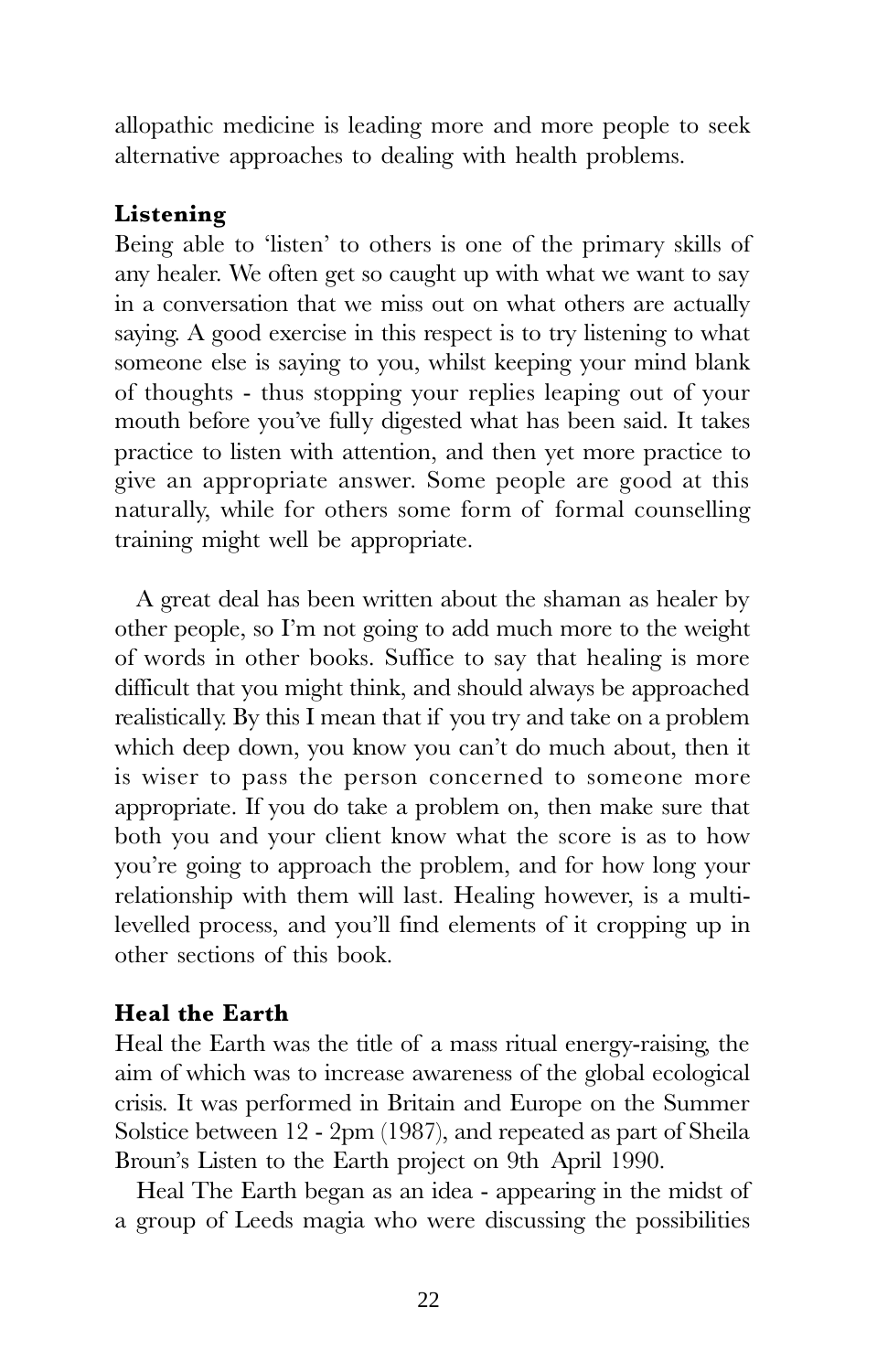afforded by poiliticised magick. If, as we are told, the clans gathered together in the New Forest to work magick against the threat of the Nazi invasion wasn't it about time, we thought, that we did something along the same lines? The original idea was for a mass-ritual, co-ordinated through a group symbol or image, and carried out by individuals and groups at the summer solstice.

Having grasped the original idea, we then took it around other local pagans and asked for general feedback - and everyone we talked to was very enthusiastic about the project taking off and being a success. this helped gather impetus and energy toward making it so.

Having begun to raise energy towards realising the project, the next step was to consider the targetting of the ritual. We discussed the idea of focusing on very specific political issues, but eventually decided to go for a general raising of awareness - a ripple across the human planetary mind.

Next, we designed the leaflet - magical artist Sheila Broun very kindly allowed us to use her tarot design for the Ace of Cups as the central image - through which the participants in the rite could link up their efforts. The leaflet was worded to try and get

 the idea across in as succinct a way as possible, since we wanted as many people as possible to join in. A description of the qualities of the Ace of Cups was included, and a quote from the Tao te Ching expressed perfectly what we were trying to do:

Under Heaven nothing is more soft and yielding than water, Yet for attacking the solid and strong, nothing is better - It has no equal. Lao Tzu.

Once the leaflet had been designed, we then utilised our network contacts to reach as diverse a number of people as possible, and leaflets were taken abroad by friends, displayed in shops and windows as A4 and A3 posters, handed out at the Glastonbury festival, and distributed at various gigs up and down the country. Together, the Leeds group alone distributed over 7000 leaflets (later information revealed that over 2000 leaflets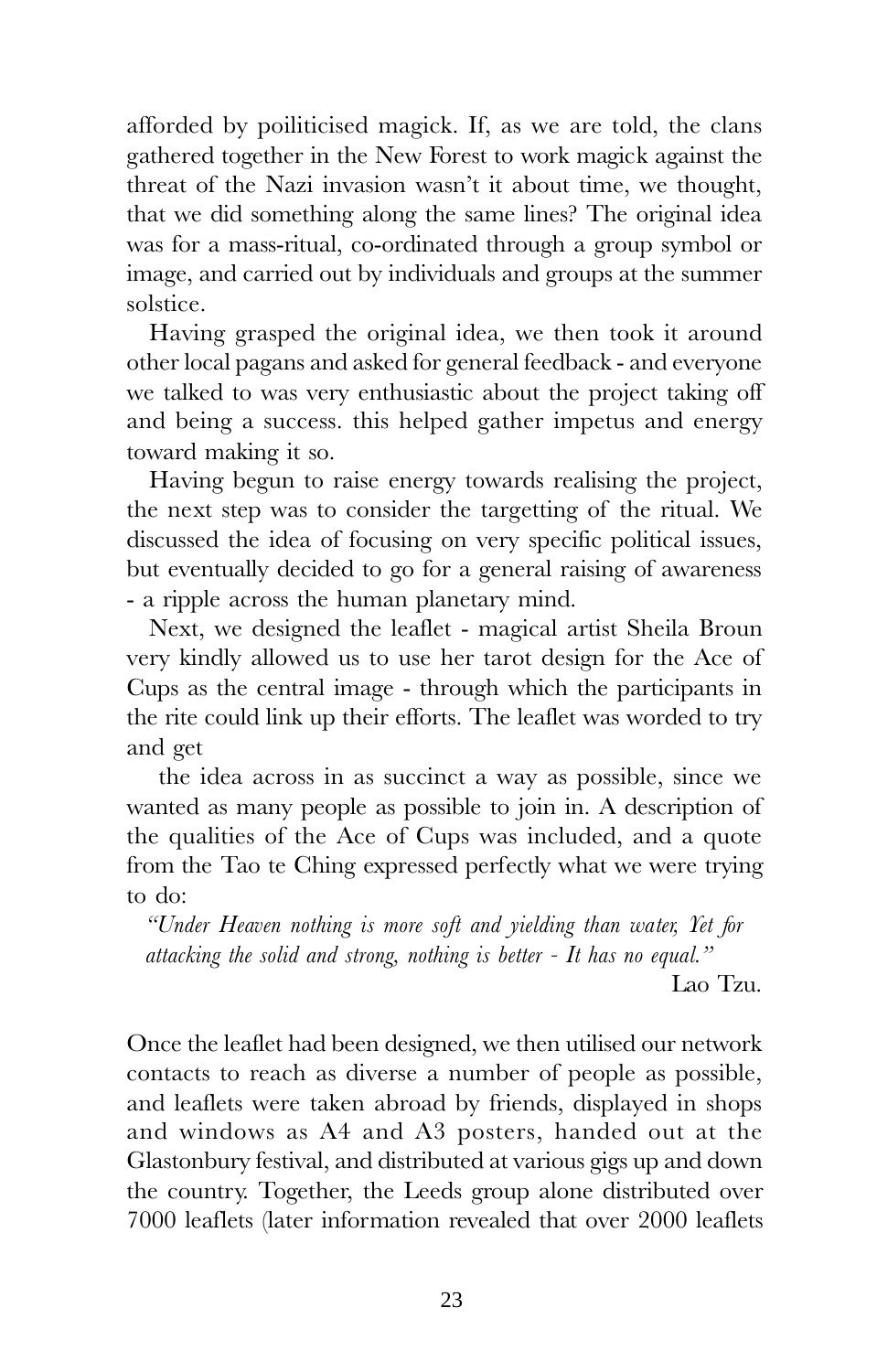were distributed in total).

During the weeks running up to the Solstice, there was a feeling of energy being raised in preparation for the event. I spent the solstice period with other project members, drumming for the two hours on Ilkley Moor, in a ritual dedicated to Arwen, Goddess of inspiration. At various points, we all 'saw' and felt the great current of energy pouring forth into the chalice which was the focus for the energies.

Of course, this idea isn't unique, and many different groups have been organising mass 'rituals' for some time, and they are becoming more popular.

Raising people's awareness about an issue is probably more effective than trying to influence such a global situation directly, since to be able to act upon a problem requires conscious awareness that there is a problem in the first place. Such acts are empowering because we are conditioned into believing that we are basically powerless to try and change such huge issues individually. Participating in mass-workings reminds us that we can be individually effective, and can contribute support in many different ways. It's all too easy to feel overwhelmed and powerless about major problems.

#### Mythographer

Probably one of the most important shamanic roles is that of Mythographer - the person who remembers, interprets, and extents the mythic pool of their community. Myths may well have an eternal quality about them, but they are constantly being rewritten, destroyed, and recovered. Joseph Campbell said recently that our society desperately needed some new myths. Not that there is a lack; just that modern myths have become fragmented. Examples of how myths grow are not difficult to find. While modern 'shamanic' writers dissect and repackage the mythic structures of the Australian Aborigines, for example, they are busy having dreams about cars and jet aircraft - such things have always existed in the Dreamtime, they say - it is just that they have only just begun to visit those particular parts of the Dreaming. Shamans in surviving tribal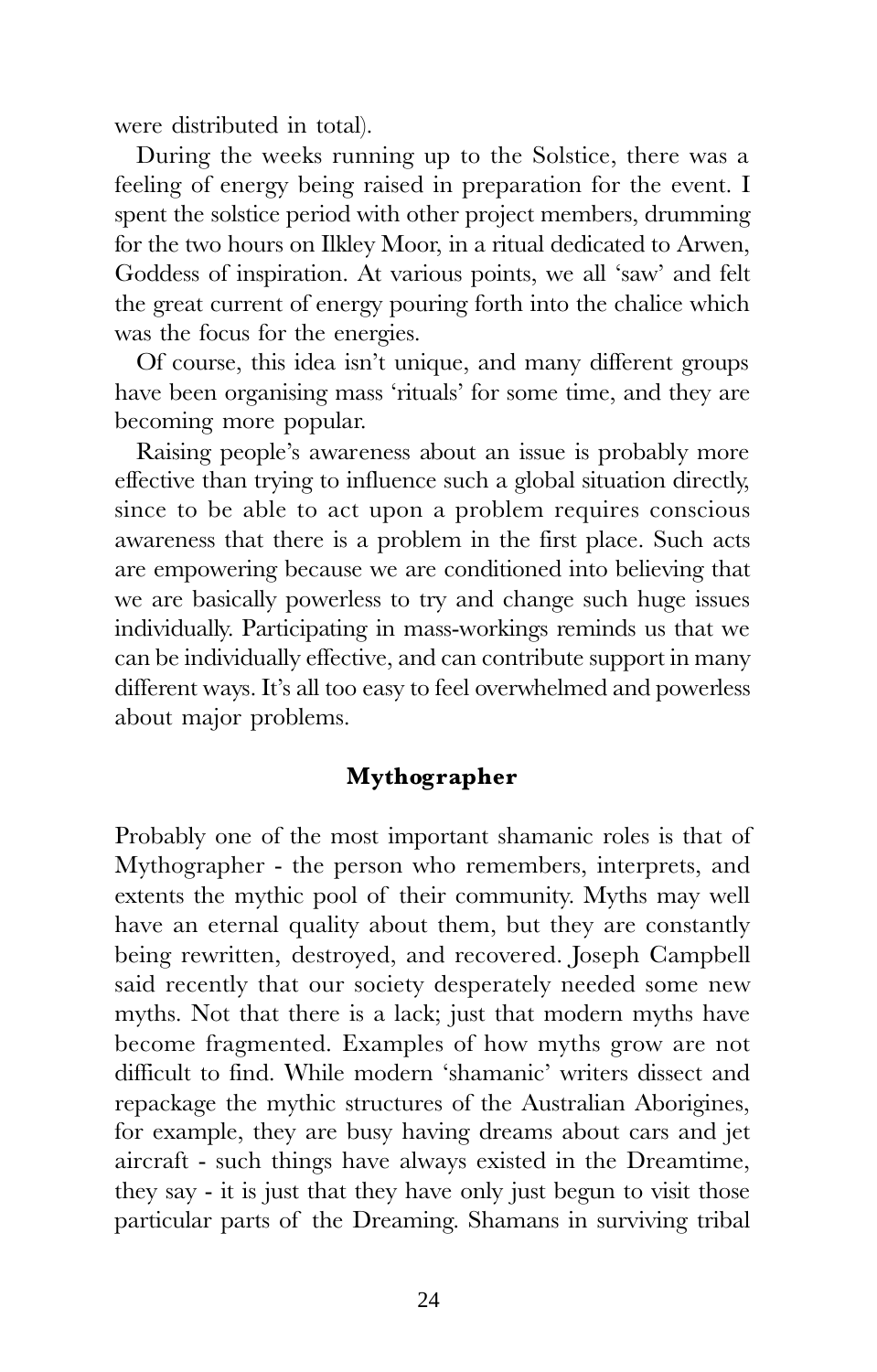cultures are beginning to translate the icons and activities of us 'civilised' westerners into the mythic pools of their cultures, so that their communities can accumulate all the better to the reality shock of contact with technology. The sense of connection to myths is important for our sense of continuance and stability, which is increasingly important in a world where the pace of social change is getting faster and faster. In our cultures, the role of mythographer is often expressed through the medium of literature and film - the old myths are constantly being retold through different channels and guises. We tend to spent a great deal of time digging up the myths of crumbling or dead cultures and, as often as not, projecting dreams and fantasies about how we would like the world we live in to be, onto them. Both the past and the far-flung future are infinitely malleable, but what about the now - the future that's just around the corner?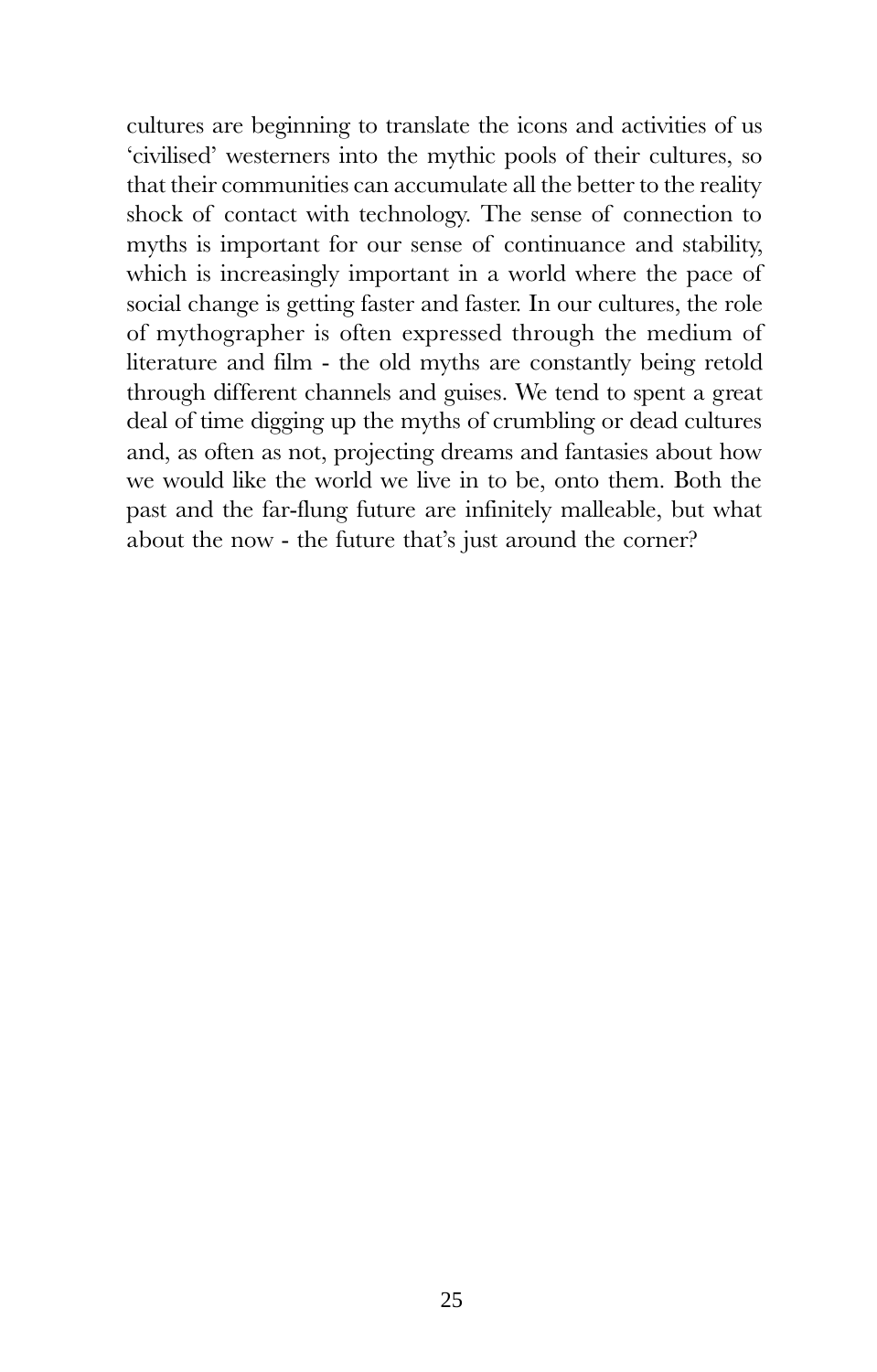#### Social Wounds

Perhaps the most difficult aspect of using a shamanic approach in a modern setting is getting to grips with the complexities of living and working in the urban environment. We've hardly begun to understand how living in cities affects us from a psychic point of view, although the experience of 'anomie' or rootlessness is well-documented. Our cities are spawning-grounds for spirits of many different natures, from the very real demons such as poverty, despair, and frustration to the elementals arising from the tangles of electrical cables and heavy industrial areas. It is probably easier to get a grip on cities if we regard them as living entities; immensely complex systems in which we are just one indwelling organism. An initial problem with getting to the feel of such a place is that it takes time to do this; time to put down roots and feelers so that you can extend your perception into the streets and roads and learn to sense the cities' pulse how it changes according to the seasons, and how it responds to the subtle mood changes in its resident populations. The city grows from generations upon generations of experience - which don't fade away, but become embedded in its collective psyche. A building is torn down, and another grows in its place, leaving the ghost of the old to linger in memories and archive photographs.

The city nurtures us and crushes us at the same time. We can seek escape routes by taking our magick into the hills, or by creating inner-world spaces in the safety of our own homes, but the cityscape returns us to paramount reality, with the routines of everyday life and the dependence on others for the services which allow us to live in varying degrees of security. Many of us live in cities with an attitude of necessary sufferance, dreaming of escape. Nature invades and adapts itself to the cityscape - weeds push up through cracks in the concrete; dog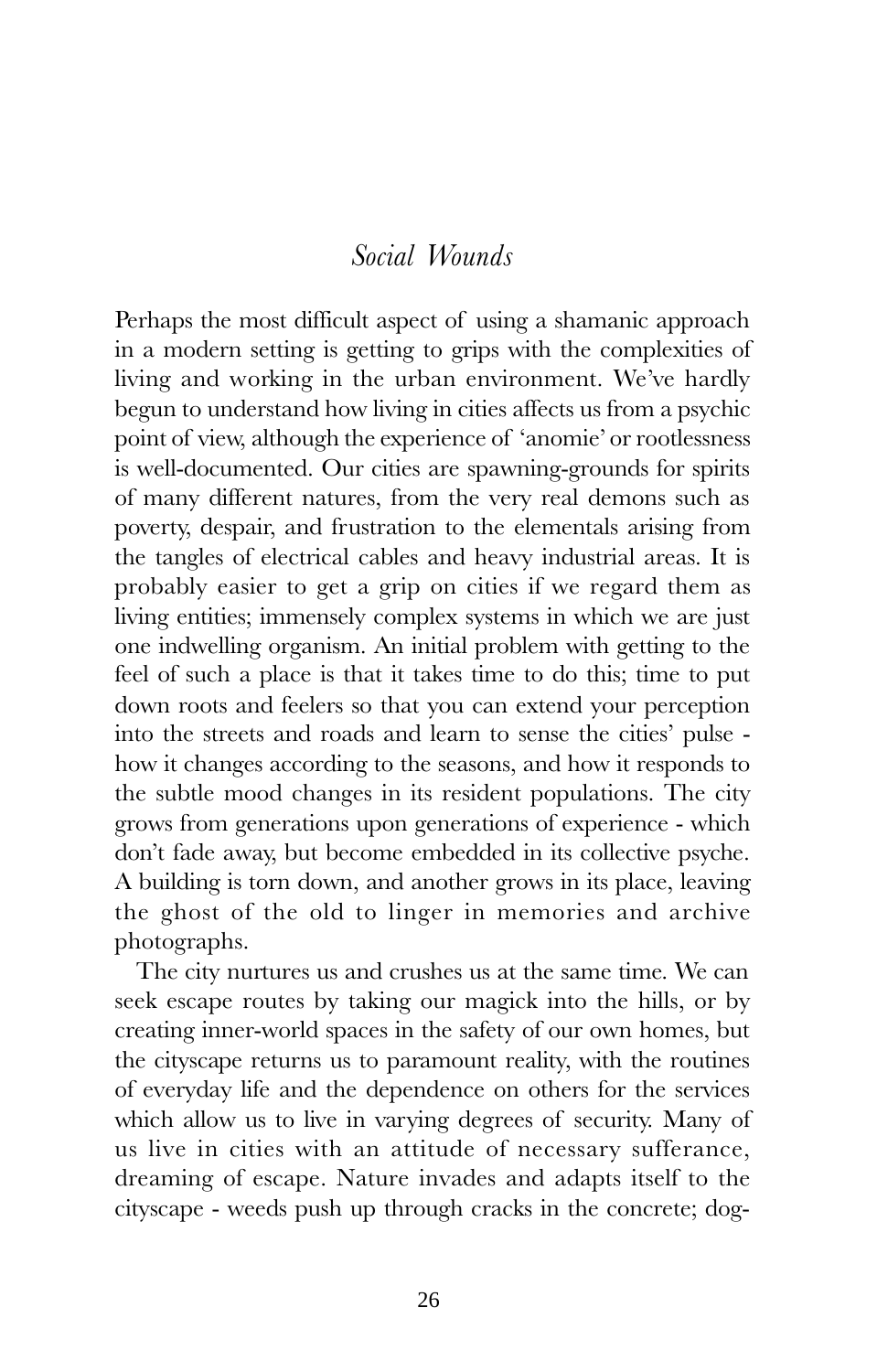packs collect on the estates. Loose 'communities' and cliques arise and fall as the different social strata constantly shift across time. The psyche of a city can be terrifying - vast, constantly changing; slow, yet its moods are perceptible. It's difficult enough to establish empathy with our fellow humans - how do we come to terms with these vast beings through which we move each day?

In non-industrial cultures, the 'power' of the shamanic practitioner may sometimes be inherently bound up with an individual's 'territory' - be it a village or sacred ground. After living in Leeds for three years, Im starting to feel this sort of affection for the city. Sometimes I can't wait to escape from its embrace - it's nice to wander around, but I'm beginning to feel affinity with the entity which is Leeds itself, even though Ive only come to know a small part of it with any sense of familiarity. Much of this awareness grows over time - getting to know a place, but I sometimes find it useful to let my awareness wander through the streets in the form of a cat or bird, exploring the innerworld map of the city in my head, and then to wander through the different areas, trying to sense the dominant moods and histories that settle like sediment in the under-levels.

Perhaps one of the key tasks for would-be shamans living in cities is to try and make sense of we live in them. A mammoth task, certainly, but worthwhile if we can develop a magical methodology which is able to come to grips with the complexities of city life, and look at the magical properties of that environment. For me, this is a very slow process of feeling my way through territory which is familiar surroundings, yet there are few guidelines to work from. One of the first questions that I tried to get to grips with was, is it possible to magically affect the collective psyche of a city, or a particular region? Since areas can be 'scarred', for example by disasters such as occurred at Hillsborough in Sheffield, or by economic decline, is it possible to try and heal the scars, if only fractionally? Such scars of course have far-reaching effects for the people involved, but the wounding seems also to permeate the whole area. Another example of this is estates which have been built upon sites where a large battle has taken place - I visited one such estate in the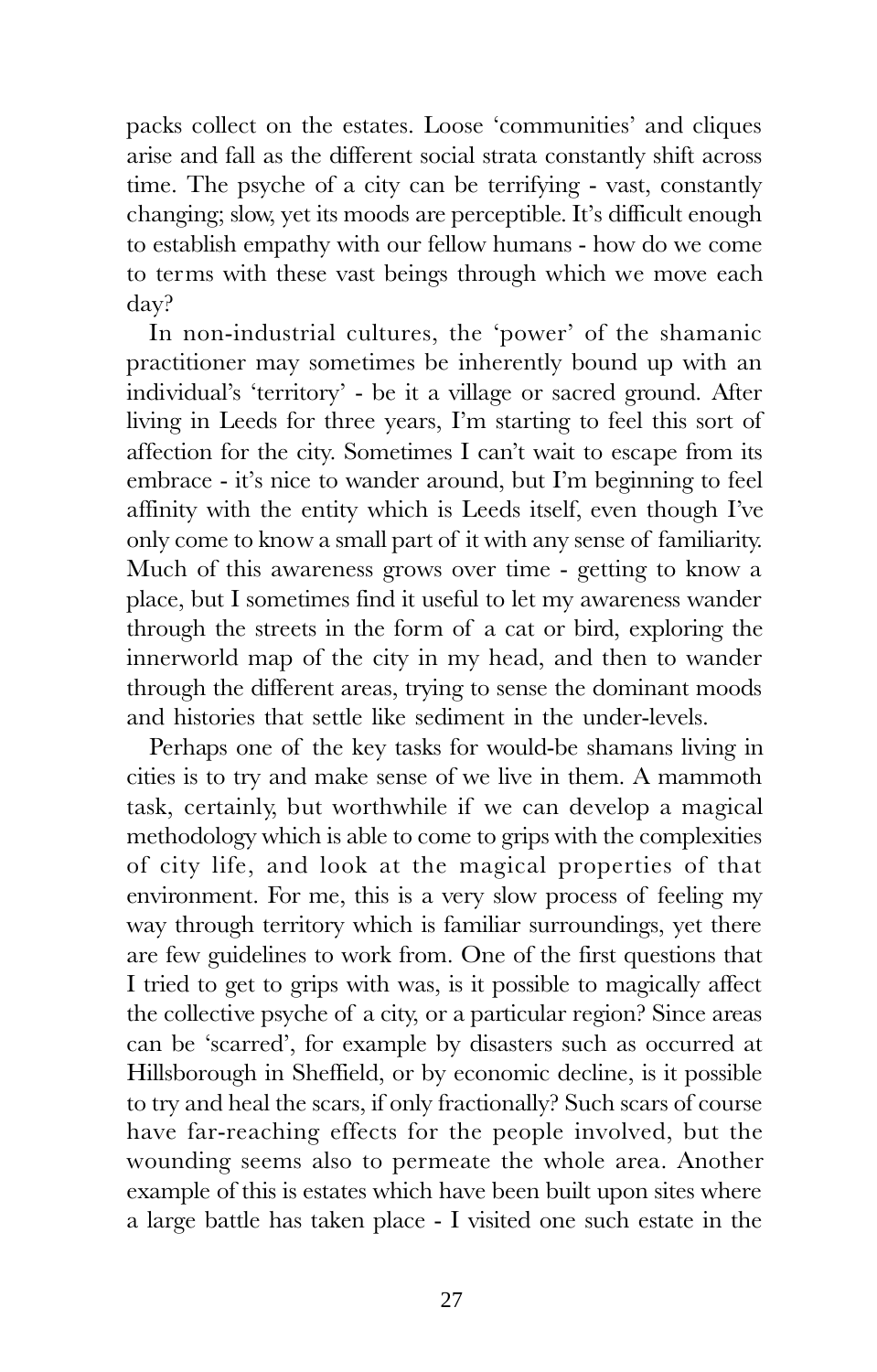Midlands where there was a seemingly high proportion of psychic turbulence - people reporting all kinds of psychic phenomena, from UFO sightings to ghosts and houses which could not be tenanted because of the disturbing atmosphere. Areas which have fallen into disuse are often closely associated with the appearance of strange beings, and John Keele, in his book Strange Creatures from Time and Space gives some intriguing accounts which seem to confirm this observation.

#### Community

The term 'community' is difficult to pin down, as it gets used in so many different contexts, often by those who wish to project the message that a particular group of people have shared concerns, regardless of how they might themselves perceive the situation. One tends to be cynical about hearing 'authorities' talking about 'community spirit', but much more accepting of one's contemporaries. For me, community arises from a sense of being in a particular network of relations, where people have a consensus of shared concerns and viewpoints, and collude with each other to maintain them. This can range from everyday survival concerns, to evolving a distinct, but often very subtle, set of mores about how individuals interact with each other. You can see this happening when you enter a new community for the first time - it's very easy to make social gaffs, before you are accepted and treated like anyone else in the area. Often, community can be used to imply that everyone in a particular group shares common values, and it's easy to forget that that within the network of social relations, individuals don't usually share all the same views on all issues. This can be seen very clearly when people who are perceived as being a part of a distinct community gather together, and, surprise surprise, arguments break out over particular issues. Usually, communities are much more complex than we like to think.

In the previous section of this book I looked at some of the roles that a shamanic practitioner might fulfil in an urban community, the emphasis being on working with individuals. Another approach that I have admittedly only begun to look at is workings for particular communities as a whole, in a similar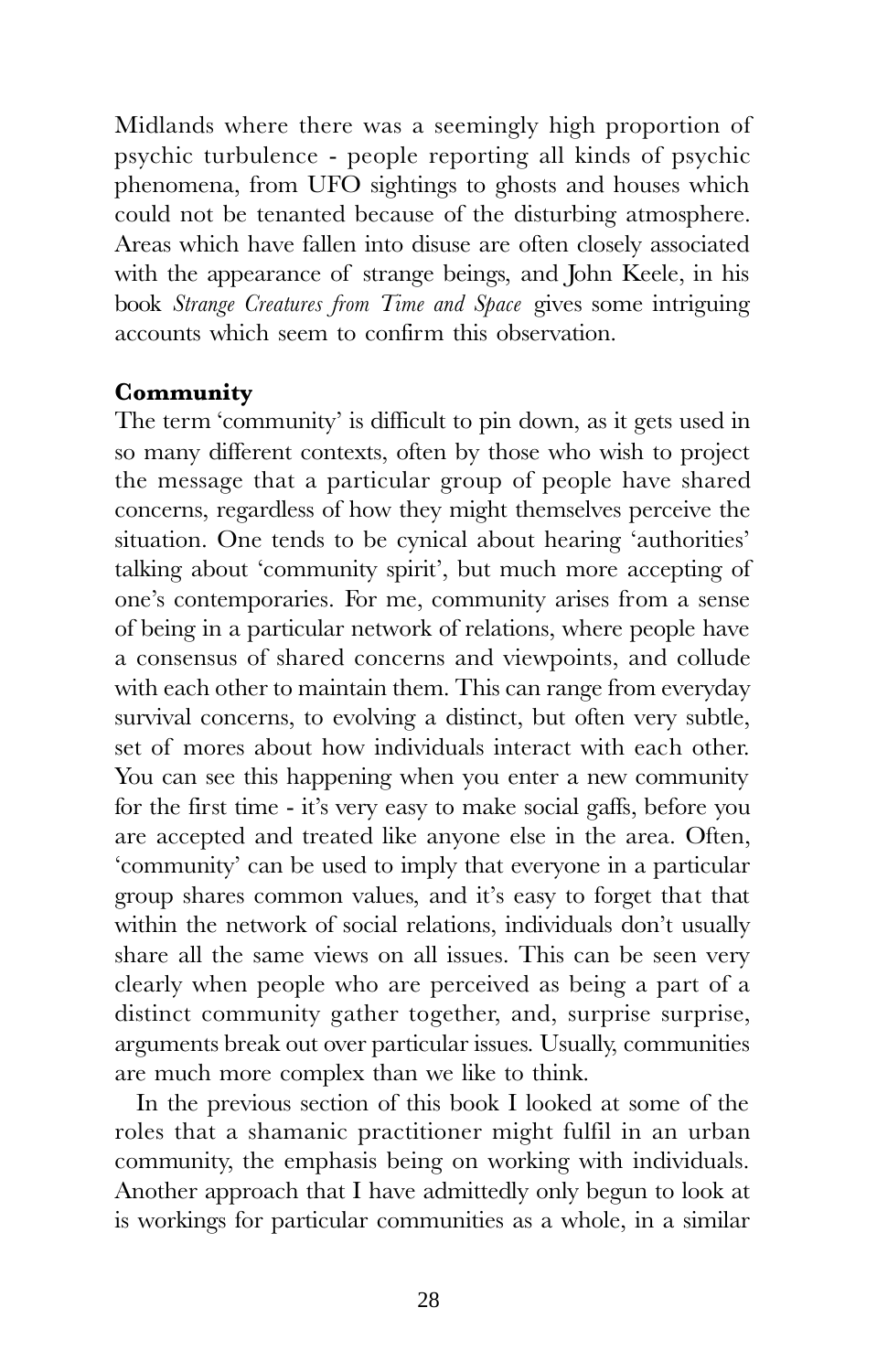way that a tribal shaman can work for her or his tribal group.

## Furies

Last year (summer '89) brought a heat-wave to the community in which I live, and as the temperature climbed there was a rising spiral of violent or potentially-violent incidences against women in the area, plus a surge of homophobia. Several of us discussed a possible magical approach to counteracting this trend, which resulted in a ritual to unleash 'the Furies' - a group of female spirits whose action is to constrain oppressive males (originally from the Greek mythos). Essentially, the ritual was a highly concentrated vortex of energy which allowed the Furies into the collective consciousness of women across Leeds. The rite served to enabled the women involved to articulate and direct their anger about oppressive male behaviour, so that the energy was channeled into the rite, rather than being held within and repressed (which is highly stressful). Liberating anger in this way can be healing in itself. In the weeks that followed the working, we heard of several cases of women turning upon men who were oppressing them, and the spate of local incidents dropped also.

#### The Scream

This is an anger-channeling exercise which was worked out as part of the Furies working, which should give you some idea of the approach to this kind of magickal work.

Imagine yourself to be all-woman, from every culture, in every country, throughout all the ages, down throughout the centuries, all faces, all ages, all races, gathering your anger at oppression, and shouting that you have had enough and are not taking ANY MORE SHIT!"

As the energy is not directed at specific individuals, it becomes free energy (or pure Will) which can be magically directed, causing a ripple across the collective psyche of the group concerned. As noted above, this redirection of anger can, for those concerned, be beneficial, since it releases energy which is otherwise contained within the BodyMind as stress and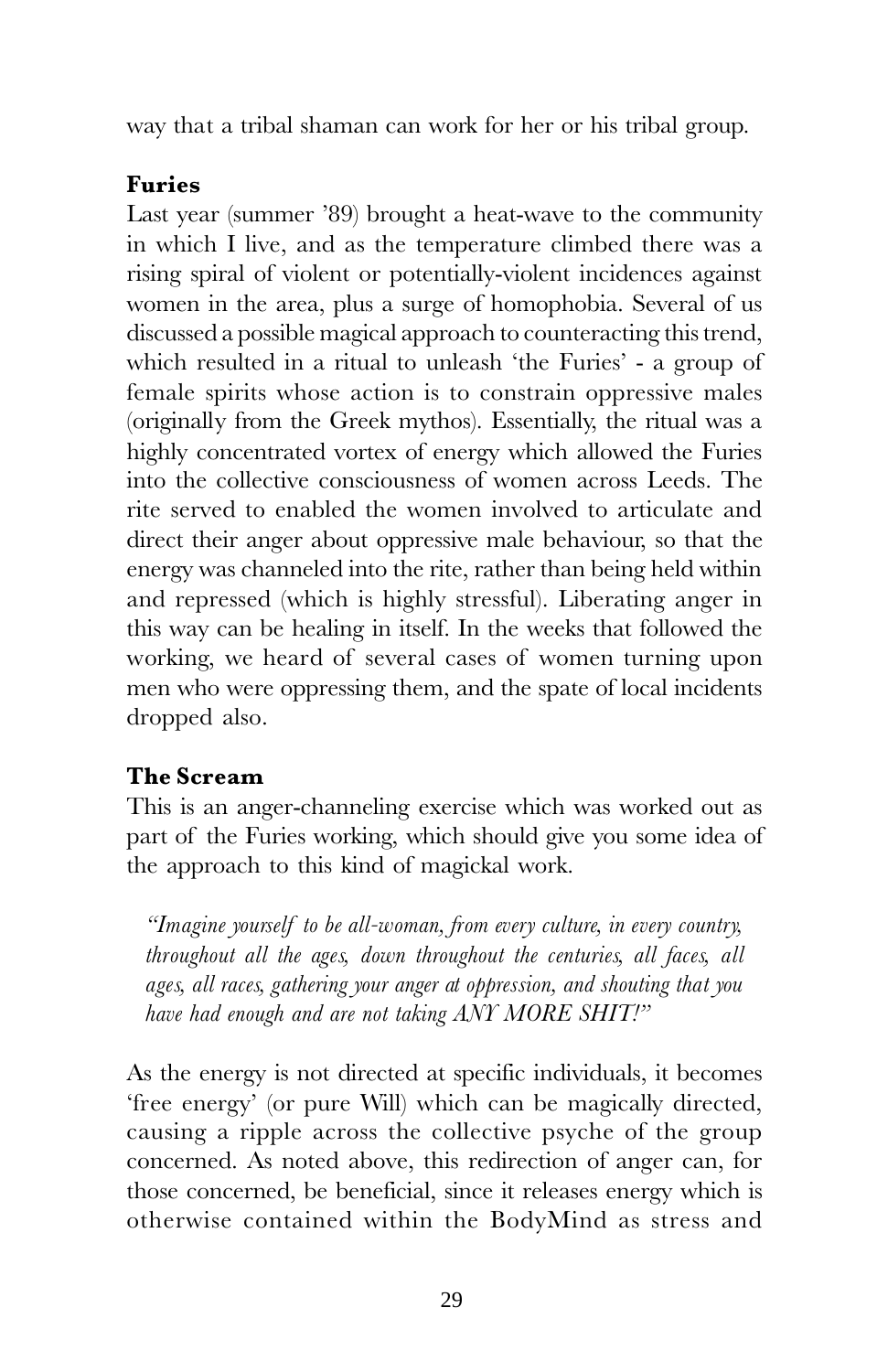frustration. It also serves to demonstrate the power of the focused will to bring about change. On a personal level, the Furies rite damn near wasted all of us, and took months to get over - but we feel it was worth it.

'Traditional' approaches to magick tend to focus on bringing about change to one individual, or one particular aspect of a situation. At the moment I'm trying to work with situations which requires looking dispassionately at the different elements in an evolving situation; divining probable outcomes, and deciding at what point, and most importantly, how to intervene magically - if indeed such is required at all. Im often asked to become involved with developing situations, and occasionally, find myself 'hanging back' for no apparent reason. I find following my intuition on such occasions usually leads to me finding out why it isn't a good idea to become involved, at least in the manner initially indicated. Sometimes its better to wait (for more information to turn up) than go rushing in - you can easily end up making the situation worse than it already is.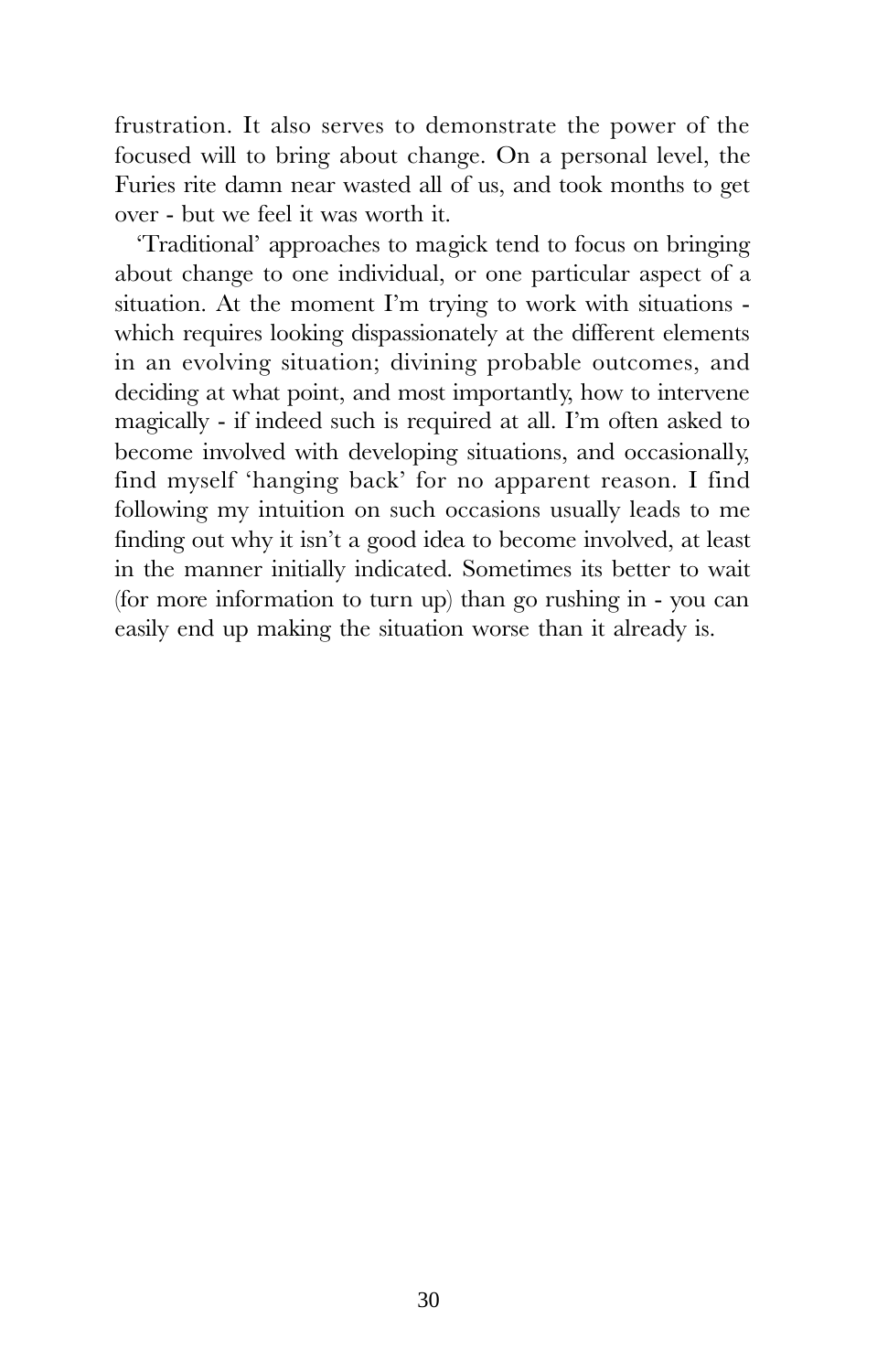#### MAGI-PROP

<span id="page-30-0"></span>A witch is a rebel in physics and a rebel is a witch in politics. Thomas Vaughan, Anthrosophia Theomagica, 1650.

In the 1930's, Wilhelm Reich, observing the battle between communist Left and fascist Right, observed that the problem the Left had in gaining mass appeal was that it gave an Intellectual answer to life's problems. Unable to move beyond the level of material changes (jobs, housing, wages), it lacked a sense of Cosmogeny (a total reality) as a backdrop. In contrast, Reich saw that the fascists understood the necessity for a mythological dimension to their political gatherings. For it is by appealing to the mythic world of experience that social reality may be manipulated. The Nazi party made constant and efficient use of symbolism, myth, and powerful emotive ideals to project their visions into the mass mind of German culture. Of course, it is not wholly responsible for the fascist's rise to power, but its importance is often neglected when one approaches the modern political arena.

The British Nationalist Party for example, are a good example of a political group well aware of magick (if only unconsciously). They are mimetic, sending tendrils into any kind of situation which will feed them - Green Politics, Paganism, The Campaign to save Leeds Markets - all issues which have a direct, emotional appeal. They are further reinforced by the Meme (viral idea) of Xenophobia, and it's mutation of anti-intellectualism - the virtue of stupidity. These viral ideas are as unpleasant as head colds, and about as difficult to shift. The xenophobe is an old meme, old to the extent that it is embedded within the minds of a great many people, to the extent that it's natural to hold these beliefs - to act this way, as both history and culture justify it. Images are reflected and reinforced through our everyday experience, until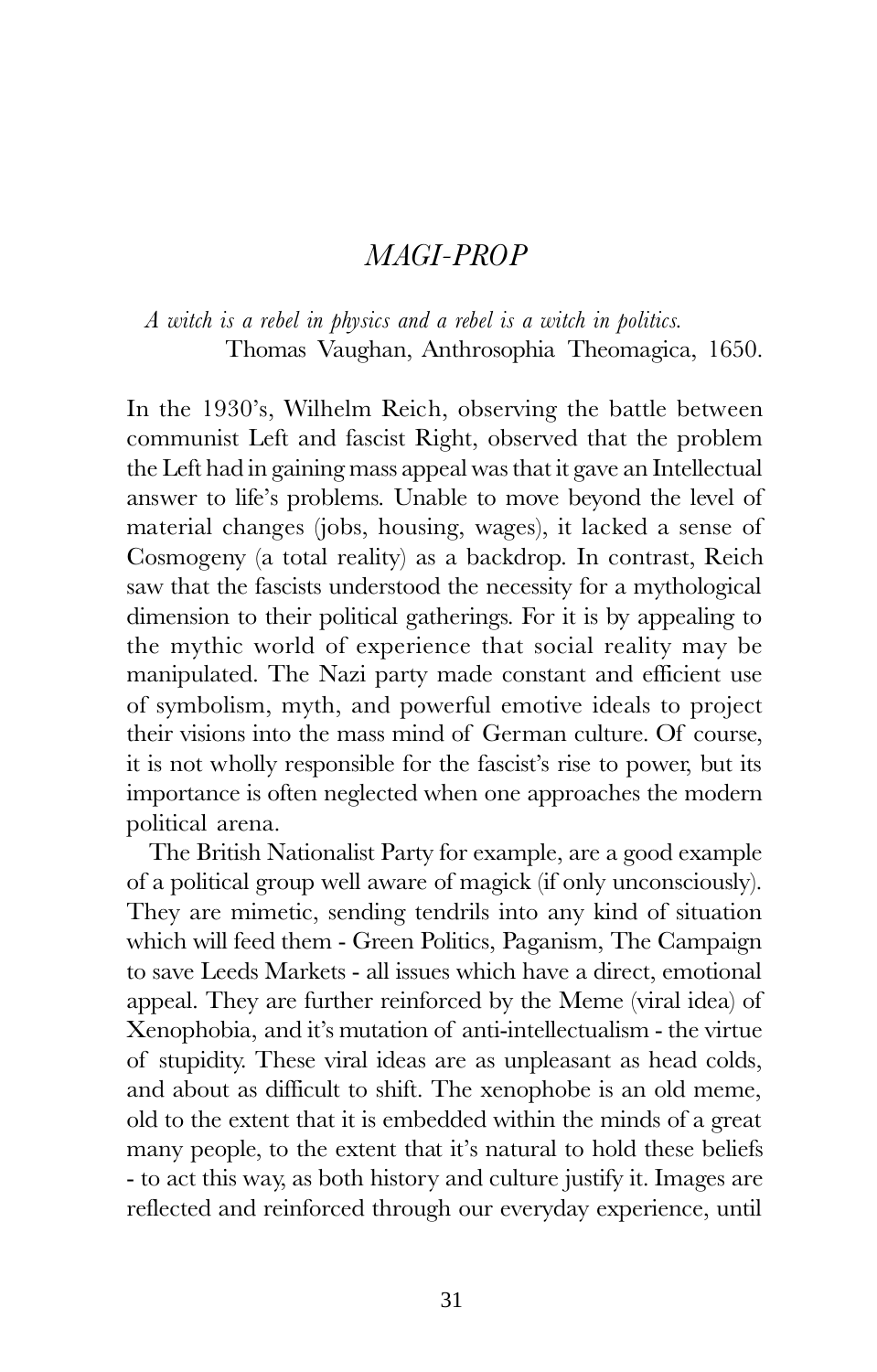the BNP member feels that he has God, Nature, and "His Country" on his side. Which to some extent, he has. History is not only the passage of time and the unfolding of events - it is also the breeding ground for mythic images too. And we should know by now that history lies, depending upon through who's mouth it is being spoken. Symbols retain their power over time, especially when set against a mythological backdrop.

#### Word Viruses

The purpose of any virus is to survive by replication of itself throughout the cells of its host organism. The Word Virus is a very small unit of word or image that entraps the energy of its human host into recycling an instruction or behaviour pattern. Ever walked around, unable to get a popular tune out of your head? Advertising, slogans, jingles, words and images are all carriers for the parasitic virus. Likewise harmful gossip, and of course political ideas (and behaviours) which perpetuate a particular set of power relationships. As Ghandi pointed out, the problem is not people, but the attitudes that they maintain, which can be understood, from a magical perspective, as viral entities. ...Getting even, being Right, holding onto to power...viruses which infect and corrupt the collective psyche of human beings, and are difficult to counter by intellectual or emotional argument alone. A developing magical approach is to explore ways of countering these viruses directly, as an alternative (or support) to other counteractive strategies. Some people tend to shy away from political magick, but since the Seventeenth century, magick has had a close association with the political struggle for freedom.

Political magick, for me, is a matter of ground zero politics that is, survival against oppressive institutions and viruses. The first Heal the Earth working drew its inspiration from Starhawk's Dreaming the Dark, which draws together political issues and a magical approach to regaining power, and opposing oppressive structures without falling back into the power-games through which they are maintained. Again, individual empowerment is the key issue - finding within ourselves the power to act effectively and thereby make a difference, and to pool energies collectively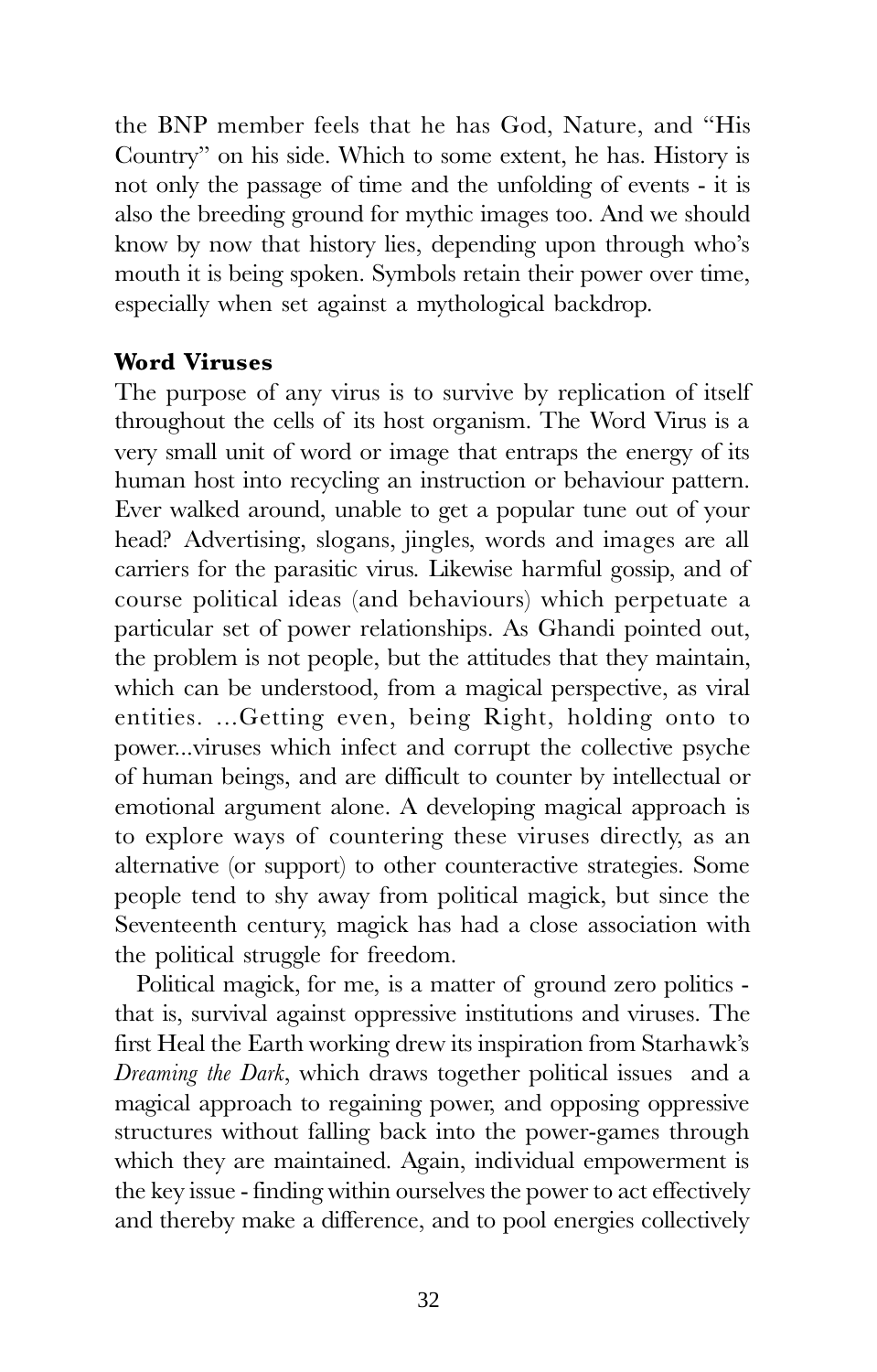without the need to spawn new political viruses which can, over time, become structures that are just as repressive to the spirit as those that they claim to be fighting.

#### Out Demon Out

The idea of 'cursing' is generally regarded as dubious ground on which to tread. If you believe in individual free will (surely a fundamental pagan belief?) then any attempt to gain 'power over' another individual is not only contradictory, but also devalues yourself. Most cases of cursing that I have come across are related to petty arguments and desires to maintain control over a situation which has changed in a way that the people involved are emotionally unequipped to deal with. However, it should be pointed out that in some cultures, cursing is seen as a valid approach to resolving problems. Techniques of cursing seem to be most highly developed in cultures which have suffered from repression from a more powerful group, and are otherwise unable to articulate and recover their power. This is one of the shamanic roles which has received scant attention, apart from some Feminist writers who have looked at ways of constraining and binding rapists. Modern approaches to this kind of magick have generated the tactic of cursing institutions rather than individuals, an example of this being Pagans against the Poll Tax.

#### Pagans Against the Poll Tax

This is an anonymously-circulated document which sets out guidelines for magically countering the Poll Tax. The basic idea is that the exchange of money is a form of energy transfer which has very powerful associations - being one of the basic roots of our society. An old wart-charmer's trick is to 'buy' warts off a sufferer and transfer them somewhere else. The Poll Tax curse is a blank cheque where the user signs using a magickal persona, writes in appropriate sigils instead of money, and 'pays' the targeted authority a 'problem' which will disrupt the implementation of Poll Tax collection, such as 'six months of computer trouble. Computers are particularly sensitive to magically-generated interference, and one group of magicians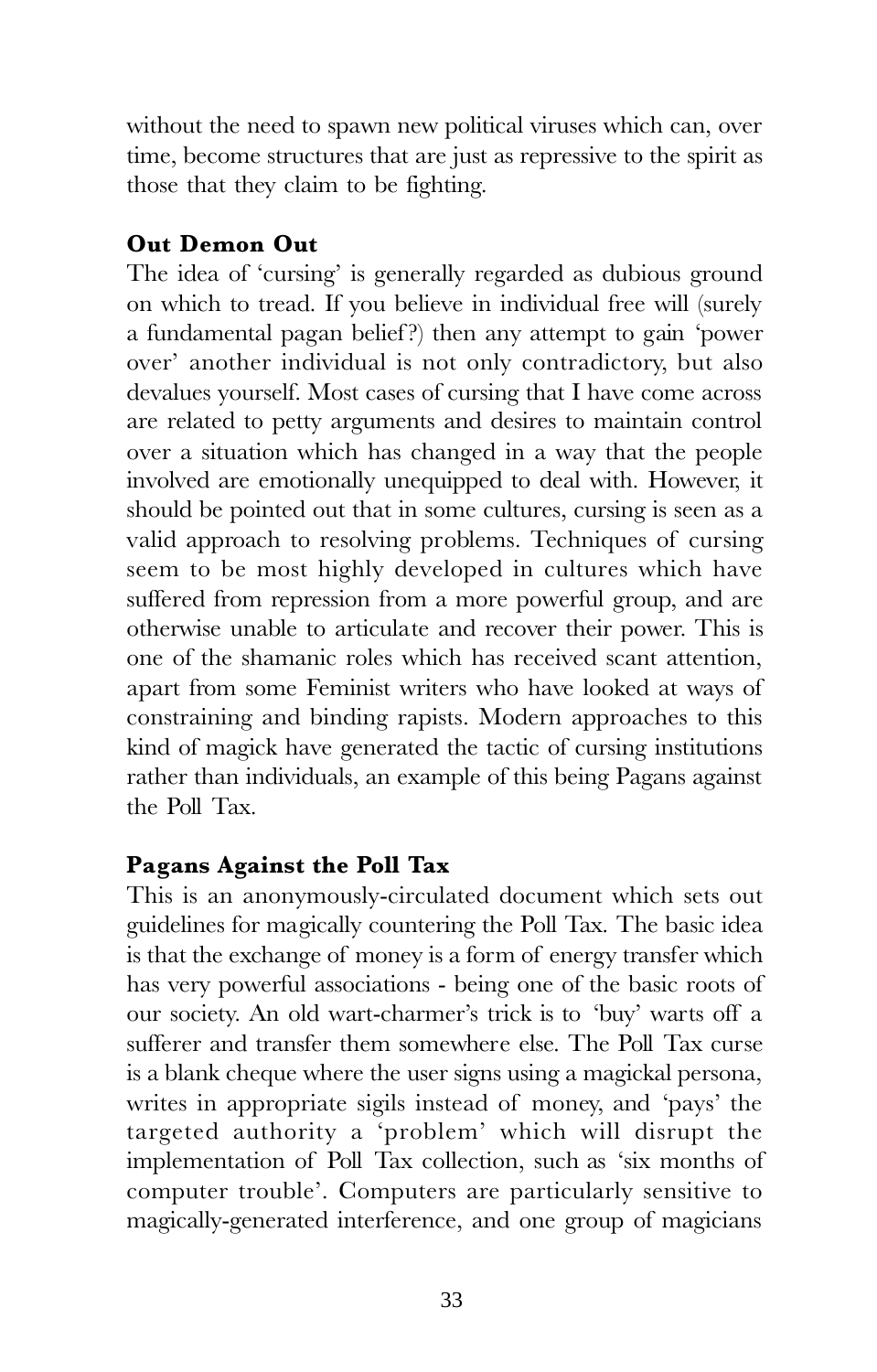claimed to have momentarily disrupted television transmissions. Posting off the cheque activates the curse.

The arguments against such acts revolve around the question of 'do you have the right to do that?' and also the view that such politically-active acts will reinforce the view that occultists and pagans are evil. Essentially, this is a matter for each individual to consider, but consider this; being on the receiving end of repression and not being able to do anything about it can grind you down awfully quickly. Likewise, Starhawk's magicopolitical writing came out of the Seventies, before eco-action was seen as acceptable. Morever, you can't expect freedom and acceptance from a power structure that survives by perpetuating limitations and intolerance. I wouldn't be surprised to hear of third-world shamans who are engaged in magical action against forestburners, land developers and low-flying military aircraft which threaten their way of life. The Emerald Forest explored such a stance, with its final scene of a dam being destroyed by tribal earth magick. Peasants in the Middle Ages often resorted to poppets and pins to strike back at oppressive landowners.

The Furies working I mentioned in the previous section can also be considered as a 'curse' - against violence and oppression by one section of society against others. It was perhaps, an extreme situation which demanded, so we felt, extreme action. But if we must curse at all, surely it is better to try and change oppressive structures and ideas; to attempt to destroy the demons bred of fear, ignorance, hatred and repression than leave them to wander across the world unchecked? For something to grow, whether it be an individual, an institution, or a culture, sometimes it is necessary to destroy the psychic structures by which the entity maintains itself in a limited space - a fortress, if you will, of fixed beliefs, dogmas, and entrenched attitudes. Sometimes these fortresses cannot be unbricked by rational argument and gentle persuasion - especially when whatever is lurking inside them is trying to crush you (whether with boots, bureaucracy or by removing your freedom to act). Sometimes a psychic assault is necessary - like suddenly finding a back entrance into the fortress which allows you to show the occupant(s) the demons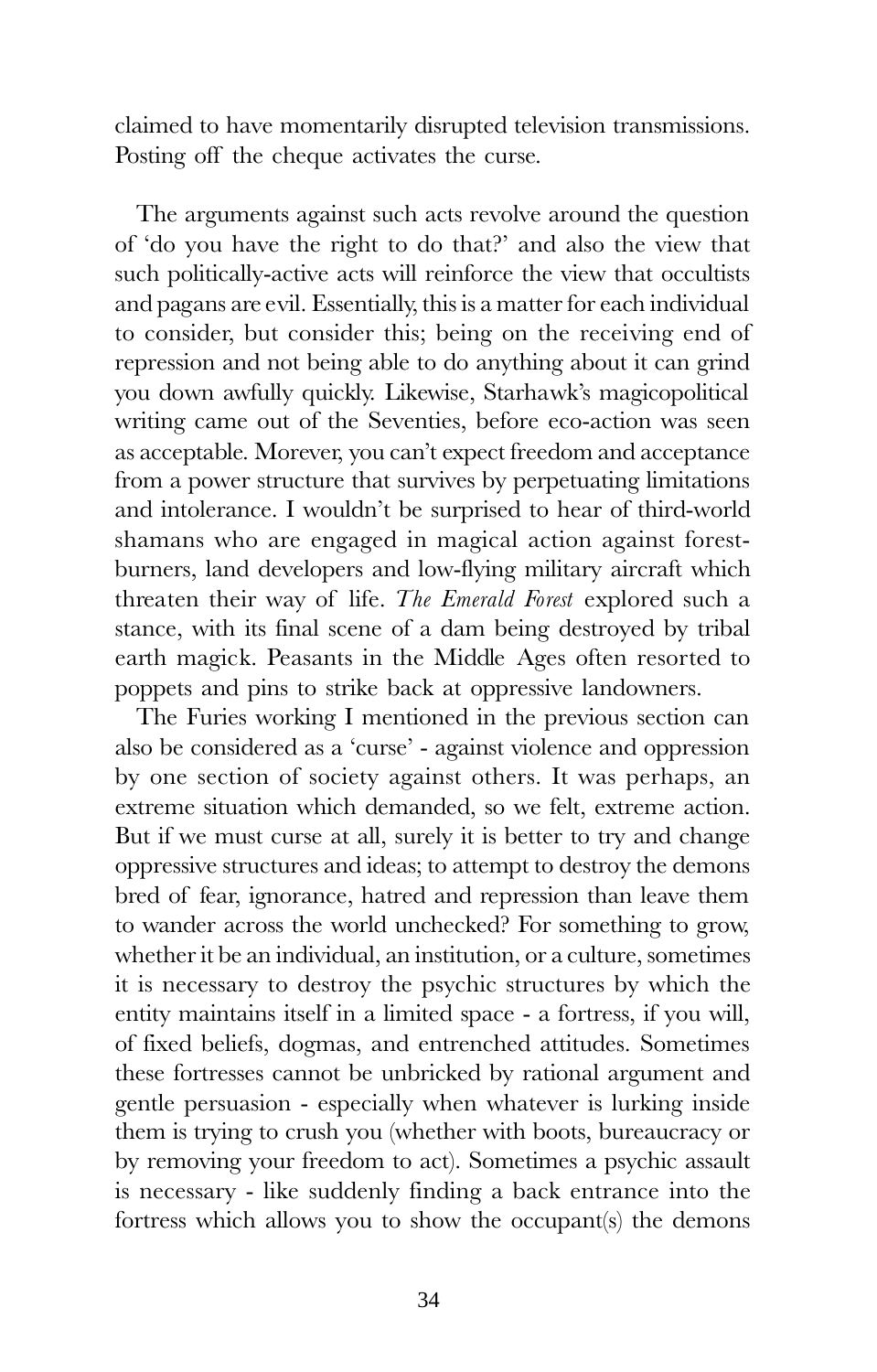of their minds which they have rejected and shied away from. Confronting your inner demons is never pleasant, whether willingly or unwillingly, but is a part of growth.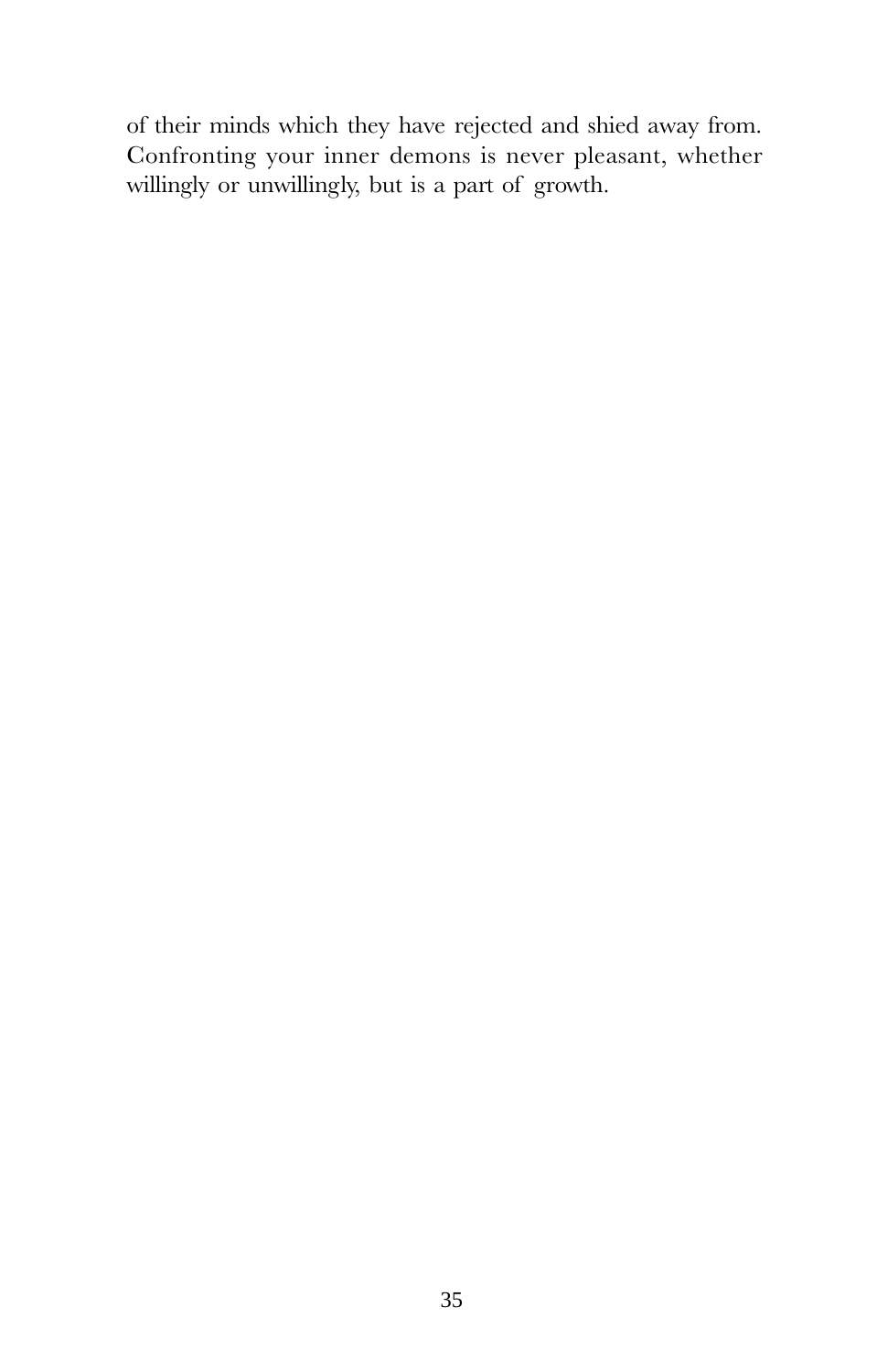## Looking to the Future?

<span id="page-35-0"></span>Shamanism is the oldest form of magical practice - and the recent upsurge of interest in its various forms has led to many developments as Westerners attempt to 'borrow' various concepts and techniques, and utilise them, with various degrees of success, in the modern world. It should also be stressed that these techniques are continually being updated and developed, as individuals are attracted to the shamanic perspective from different backgrounds and interests. We have seen the resurgence of shamanism in all forms, from the 'historical' traditions such as Celtic, Amerind, Nordic, Finnish and Aboriginal Shamanic approaches, to the New Age formulations 'channelled' from spirit guides or dolphins. Shamanism contains both an effective psycho-technology and an positive life ethic, and is malleable enough to be adapted to differing situations and requirements.

Shamanic techniques and concepts can also be found lurking in many modern institutions, from sports psychology to management training; alternative therapies to drama training. Sometimes, I have the impression that shamanic techniques are in danger of becoming 'sanitised' - that the magical essentials of shamanic practice are being edged out as the 'shamanic' self-improvement manuals stream out of the publishing houses. So too, I am becoming increasingly wary of those who rush to label themselves as shamans. As I hope Ive demonstrated in this book, it's by no means an easy label to live up to, and personally, I would say that though I spend a great deal of time using 'shamanic techniques', I don't see myself as a shaman that, for me, is a glamour to be avoided.

As far as future developments in shamanic practice go, I would like to see more exploration of what the implications of using shamanic techniques in the big cities might be. In a future volume I will be looking at the various forms of Technological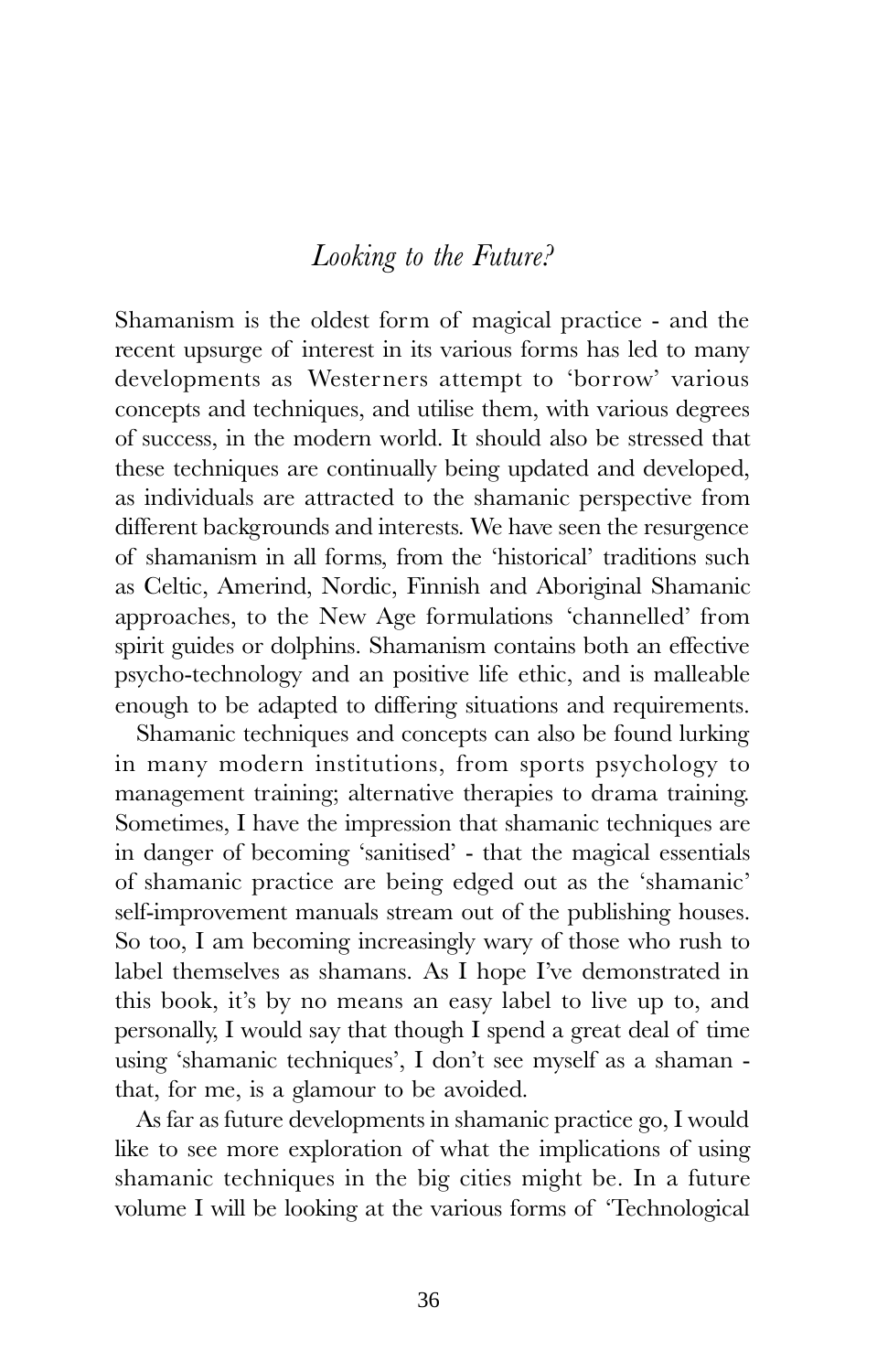Shamanism' - experiments with computers, video, electronic music, light effects and also the 'fringe cultures' of tattooing and body modification. Id like to think that the future is open enough so that developments in all approaches to shamanic practice can grow - and possibly grow together. The essentials of magical experience and praxis are similar, no matter what symbols and words we wrap them up in, and once you've got to grips with one particular approach or technique, it's easier to learn another. Of course, deciding what next to incorporate in your approach to practice is a matter of personal taste and judgement. Increasingly, I find that virtually any life skill can be useful, whether it is information-based, a practical creative skill, or a set of magical techniques from a particular system. Personally, I hold the view that the idea of separate traditions and systems belongs to another age. Whilst training as an Occupational Therapist, I was taught to approach situations and deploy a battery of techniques and approaches that were most effective in that situation, and I approach shamanic practice in a similar fashion, drawing from my past experience and knowledge, and selecting what seems to me the best approach given the circumstances. I would find this difficult to do if I only worked within a single 'tradition' - since the world generally offers up a wider variety of problems that any one approach can deal with. And we live in an increasingly complex world where perhaps, no single individual can cope with taking on the many different roles that the shamanic perspective encompasses. Knowing other people who are working from different perspectives, concentrating on different areas of work is increasingly important. We need more dialogue between different practitioners; a dialogue which transcends personal differences and the wariness which comes from not understanding (or appreciating) the validity of another person's approach. Growth comes from the cross-fertilisation of ideas, and the healthy exchange of views. We need to be able to assess ourselves, both as developing individuals and in terms of the techniques and approaches that we are wielding. From this will grow new forms of shamanic practice to take us into the next century.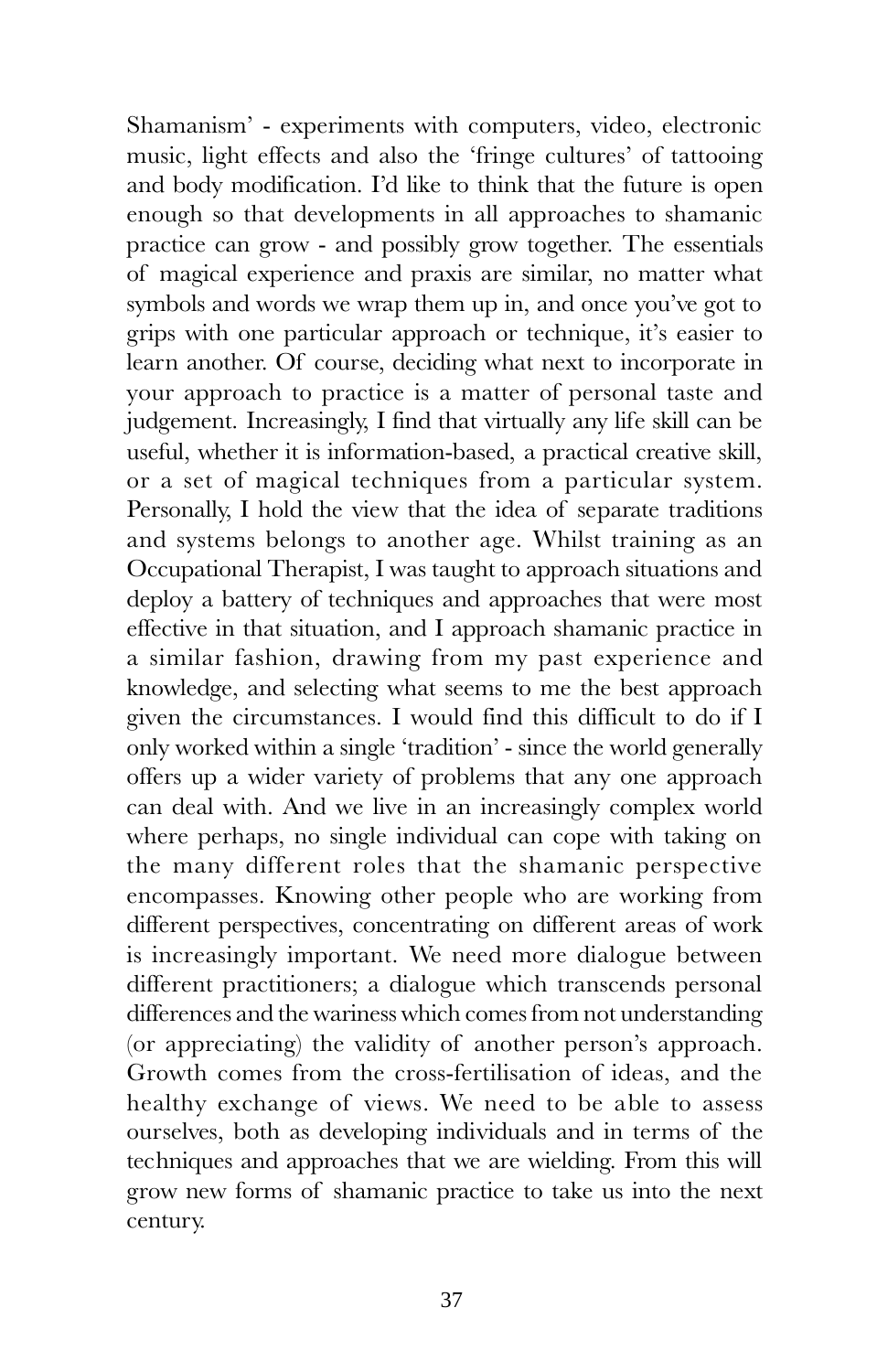## Postscript

<span id="page-37-0"></span>I find it difficult to cut what I do into easily-assimilated chunks for other people. This book has thus been a reflection on the uses to which Ive put shamanic techniques so far, and the areas which I feel are worthy of further exploration. Again I would stress that this is a personal account of my own experiences which have grown from particular events and situations. I'm not trying to create a definite 'system' of shamanic practice, and though I welcome feedback & discussion on anything I have written in this and the previous two books, I don't regard myself as a 'teacher' of shamanic techniques and any such correspondence should take this into account.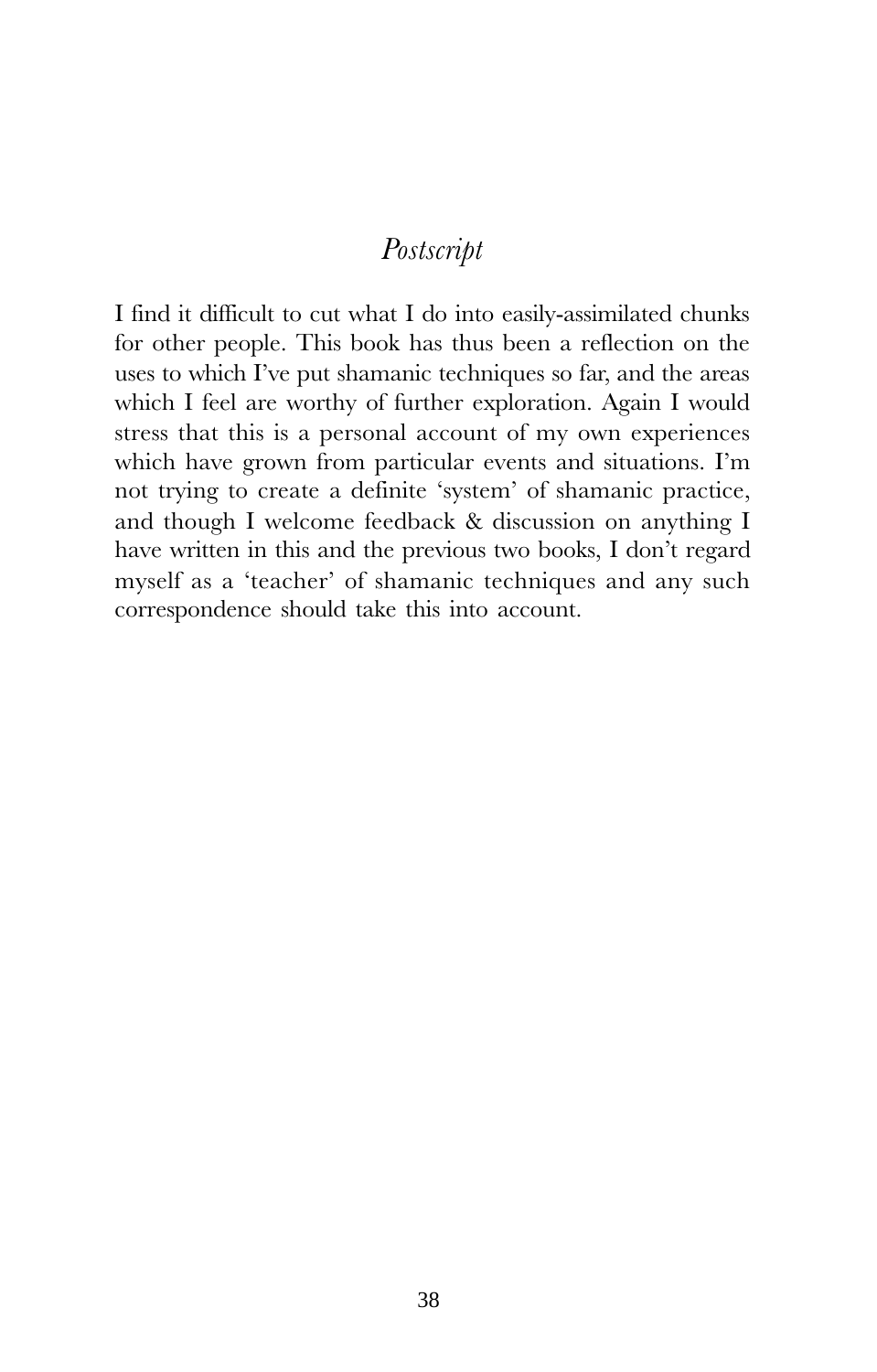# Appendices

The two essays following were written around the same time as this series of booklet.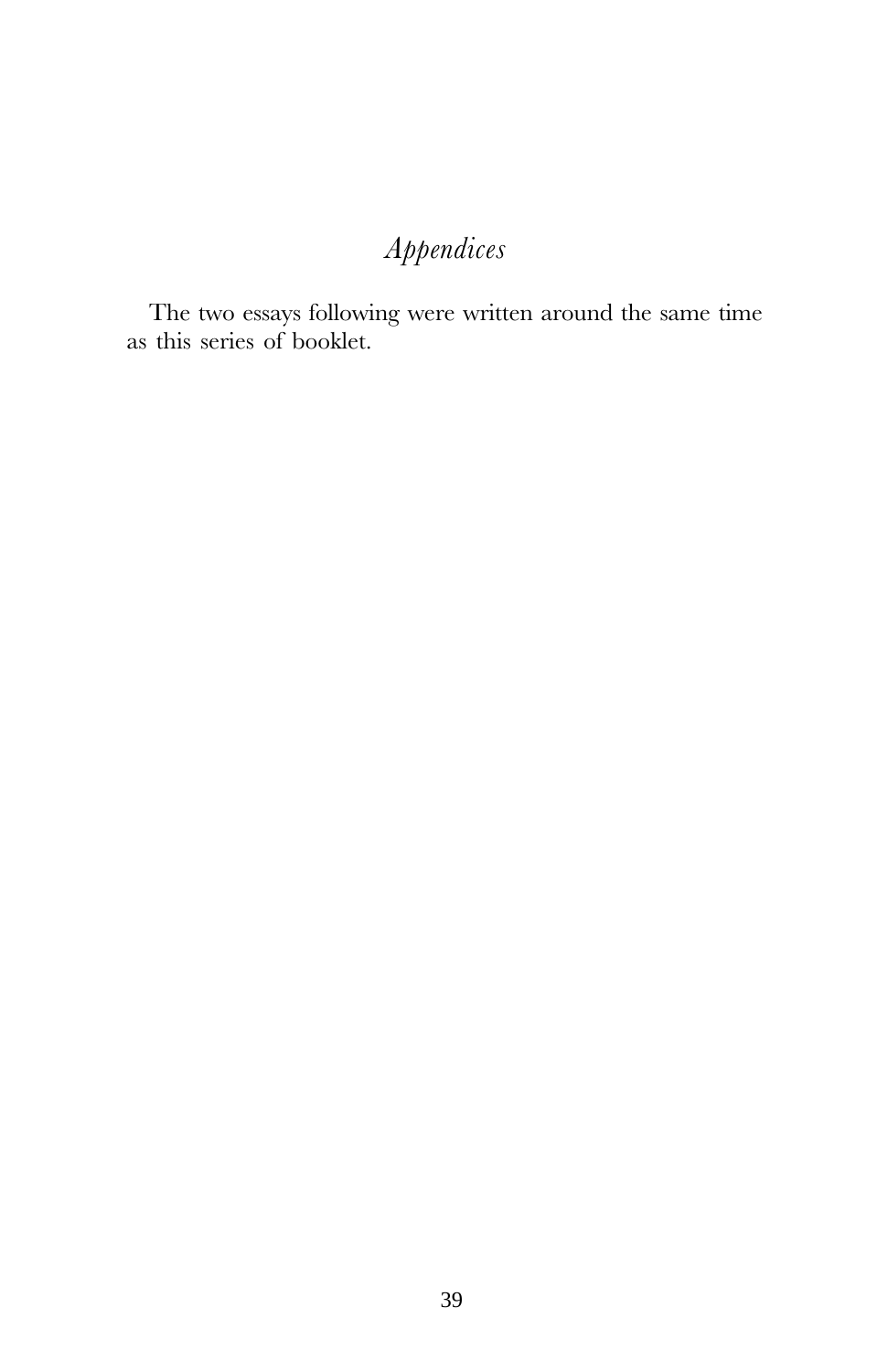# <span id="page-39-0"></span>ACTIVATE THE BEAR ITS A TEENAGE RAMPAGE

In a labyrinth of metaphor and words, intuition is lost, therefore without their effort must be learned the truth about one's self from him who alone knows the truth.....yourself."

Austin Osman Spare

Power is hard to find. And when you do find it, it's hard to hold onto. It creates tensions. But well, that sort of comes with the job. Power only comes at great cost. It makes its own demands on you, so that you can make demands back. Balance comes in making sure there's a more or less equal trade-off.

Power lights you up like a candle. And any candle in the darkness attracts moths. People will either do their damnedness to try and take your power away from you (then spit on your carcass afterwards) or they will try and surrender their power to you. Neither is particularly pleasant, and both can be very insiduous. Some are addicted to power. Some are addicted to giving their power away. Many want the gains without any pain, or don't want to leave the safety of bright light and barriers. But power growls to itself in the darkness, dangerous as a wounded tax inspector.

You'll need to chase power, to prove to it you're on the level. Doesn't really matter how. You can hang nine days on the world-tree. You can lie watching galaxies drift as a near-O.D of homemade speed bores holes in your neocortex. Doesn't really matter. Bucky Fuller found his whilst poised to throw himself off the Golden Gate bridge. Lucky Bucky - he made it. Most don't.

Power corrupts. An old adage that. But who does it corrupt? Not only them who has it, but them who's jealous of them who has it. Them who's too lazy or fearful to chase it for themselves.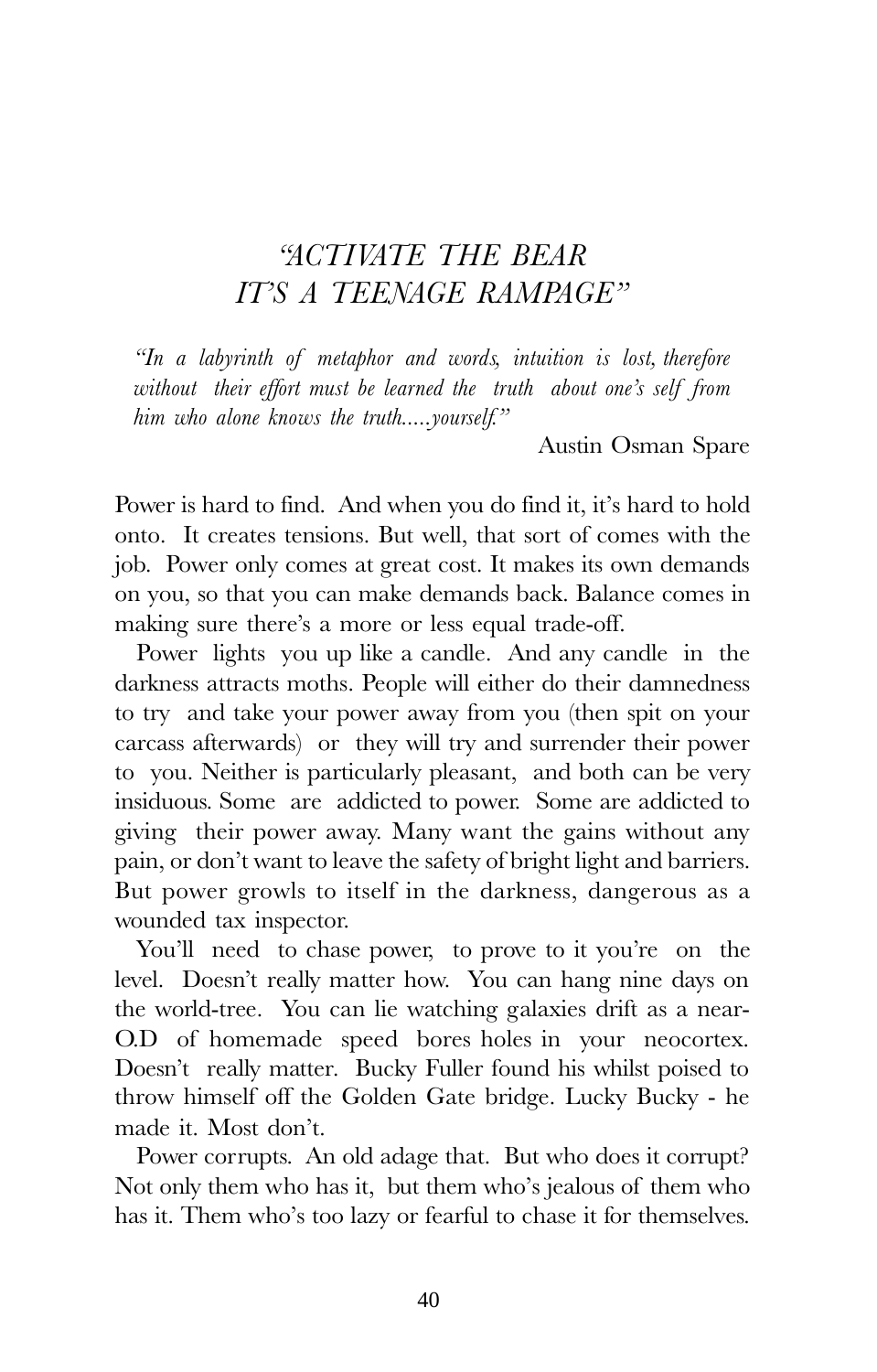You may have met one, you may even have been one. The Spiritual people. The "I-have-conquered-my-ego" people. Who don't drink, smoke, fight, fuck or talk dirty. Psychic fascism is on the move within this not-so green and pleasant land of Albion. I can't cut all this impeccable warrior stuff you know. Recall I saw Apocalypse Now in Israel, where you can't walk very far down the road without seeing some kind of military hardware. A friend I made there,(one of Mr.Begin's charioteers) offered me a game of Russian Roulette. The added frisson he said, was that the bullets in his ageing revolver didn't always go off. He wasn't a warrior anymore and I certainly wasn't looking to be impeccable. Two days later he bled to death when a buried AP-mine took his leg off. After which I could never take serious any kind of "......warrior" trip. Call yourself a warrior and one day you will end up on the business end of something sharp and unyielding. End of Story.

But I digress. Contrary to popular opinion there are very few fixed rules where power is concerned. The wanting of it can be an ache in the gut which sends you scrambling for books, mindfucks, teachers, talismans and cosmic crystals. We are hooked into believing in secret knowledge. Get a foot in the door and start chasing dreams. There are no easy routes into power. You can't hitch a lift down highway 666.

The usage of it is even worse. Someone will always brand you a "Black Magician", 'specially if you start asking too many awkward questions. Take the other week, this guy I hardly know rings up to ask (politely) if I'd been cursing him! But why bother cursing people when you can have their arms broken instead? (I know this impeccable warrior, see....) He almost sounded disappointed after Id finished laughing down the phone.

I spent Beltane with Vishvanath. With a cheap bottle of plonk for libations we invoked Pan in the Leeds green belt. The dawn was very fine indeed, the university towers veiled in mist. Leeds crouched beneath our feet like some great grey leviathan about to flex its muscles. We live in a magical universe. Where nothing is true, and everything is possible. Or so they say.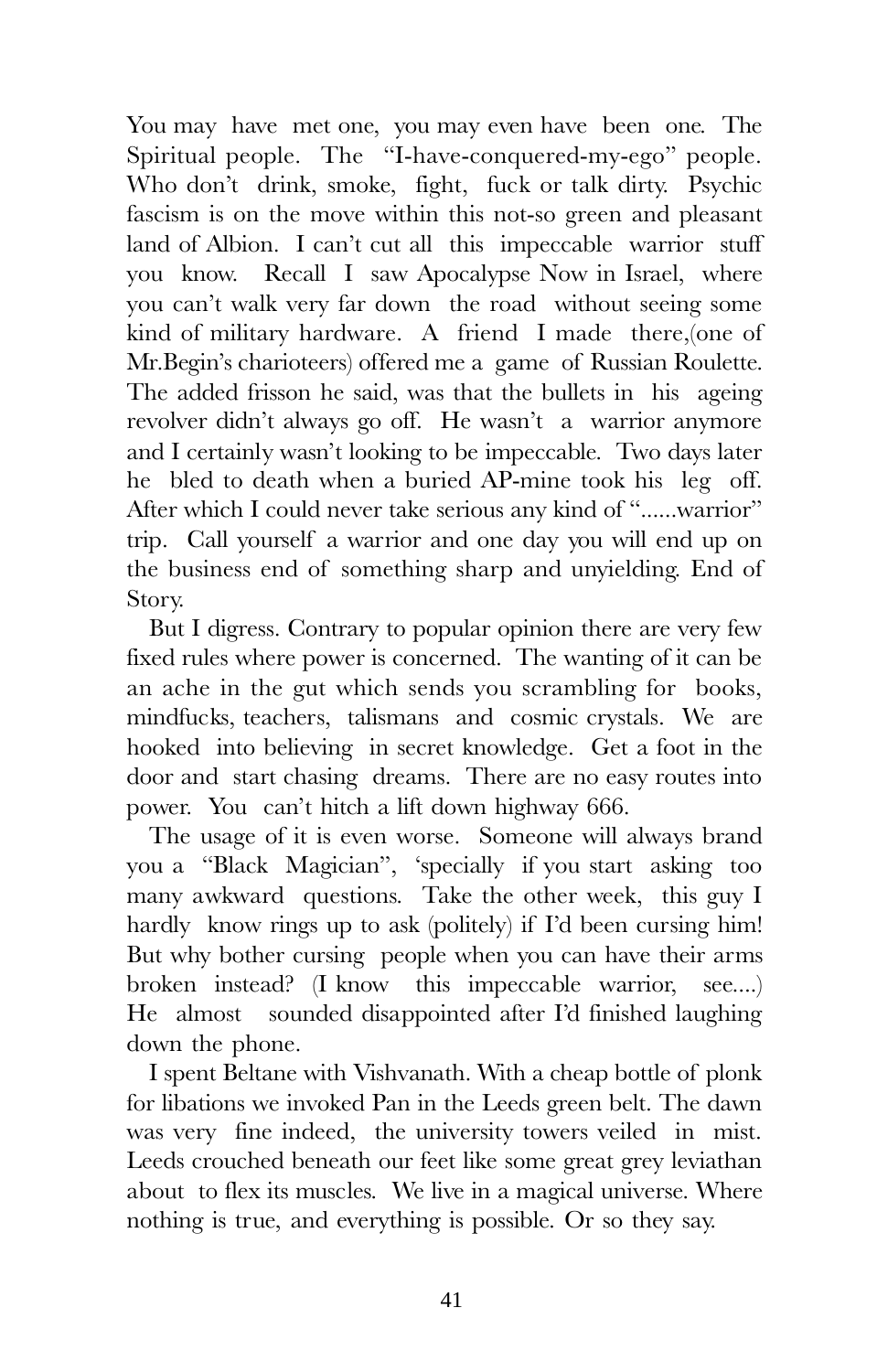Once power finds you, you'll try to duck it, like as not. Once it finds you, then you have to admit you've got it. Hedge around and you only diminish yourself. Worse, you can really burn others without realising it. Power brings its own responsibilities. And sadnesses. But what is it some will ask. To define it is to lessen it. And lose it in the process. Either you'll know soon enough, or you'll never need to.

 $H$  is not in my mind to ask questions which cannot be answered. That is the soul standing upon the crossroad of vacillation. You search for wisdom, but achieve only a stasis of will."

Adeptus Astartes Proverb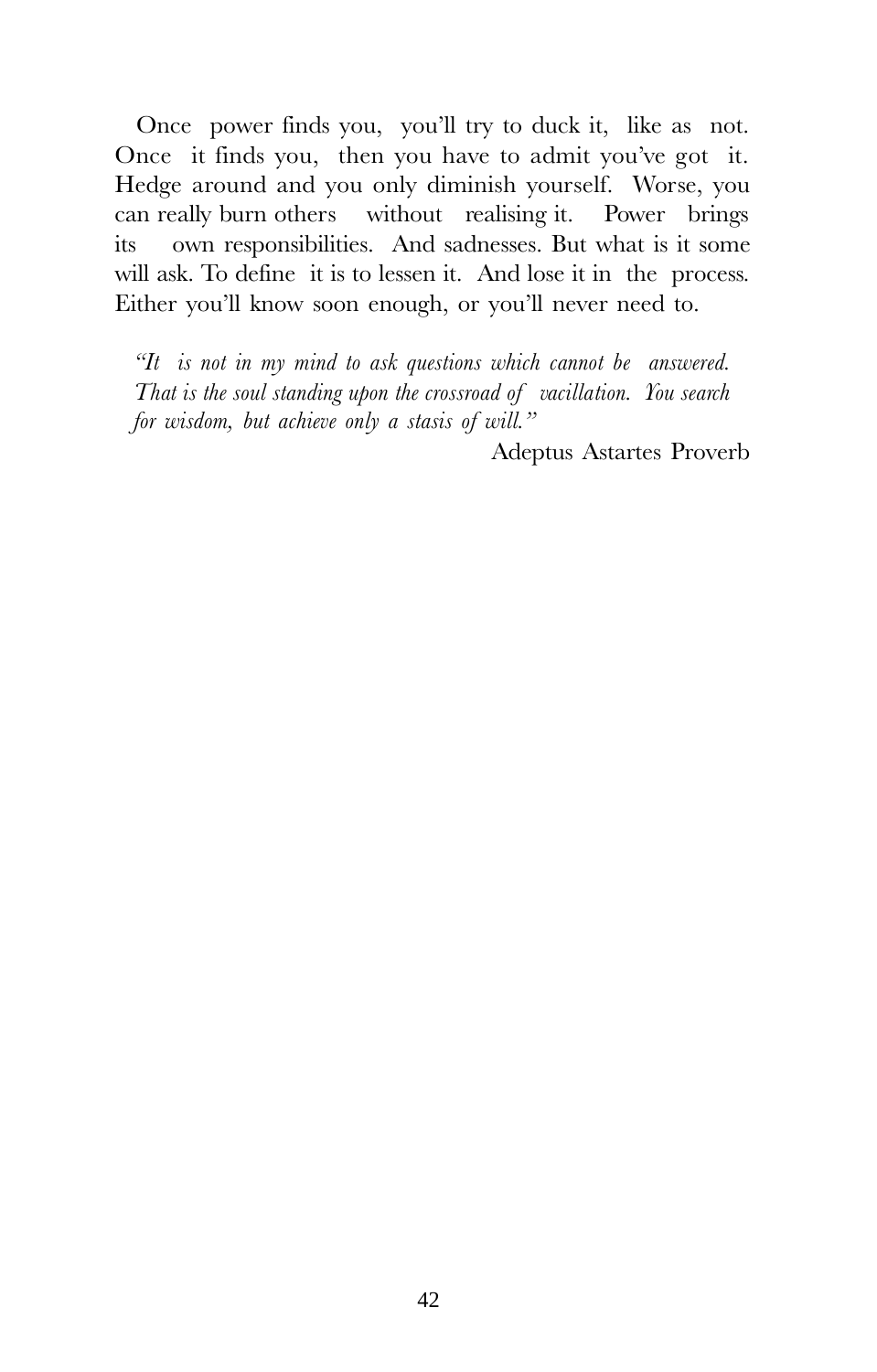## TimeWind

<span id="page-42-0"></span>I wrote this peice late one night, whilst a storm howled about the house. Sitting in silence, I caught a fleeting glimpse of a storm-spirit, and named it Azg. I 'rode' Azg into shaman-time, and upon leaving, these words began to flow of themselves.

Shamanic magick relies heavily upon personal Gnosis, the 'sense' of it cannot be transmitted by the written word. It wells up from the Deep Mind, or it crashes down from the skies as streaks of white lightning. A casual gesture by my teacher-lover hurls me down a corridor of dilated irises, to a plain where dreams are flayed and laid out in fields of blue ice. I am wordheavy and cannot dance, until the storm comes and whirls them away.

Gnosis - knowledge of the heart - can only be felt or halfglimpsed. Words reflect only secondhand daylight.  $I =$  (;  $Azg =$  : () rides the storm. () are space. You cannot take words into space.

Shamanism predates words, being born first in gesture and the twistings of the body. Feeble in birth and death; sinuous in sex. This physical language speaks directly to the Deep Mind. Hands, eyes, feet are most eloquent when words have been banished.

Next came poetry, the structure of rhythm and cadence; poetry of motion, image, sound and form. Poetry as dance and music. Words are not nimble enough. Then came the pictorial image, glyphs and symbols; picture-writing.

Nowadays we live amongst words to the extent that the physical language has become mysterious to us. Azg tears the words from my throat and ... I read the patterns of wordless knowledge; in the rattling of an iron gate; the spray of rain across my window; the dull ache of a tooth. Words imprison the body, obscuring the dance. The shaman dances, free of words.